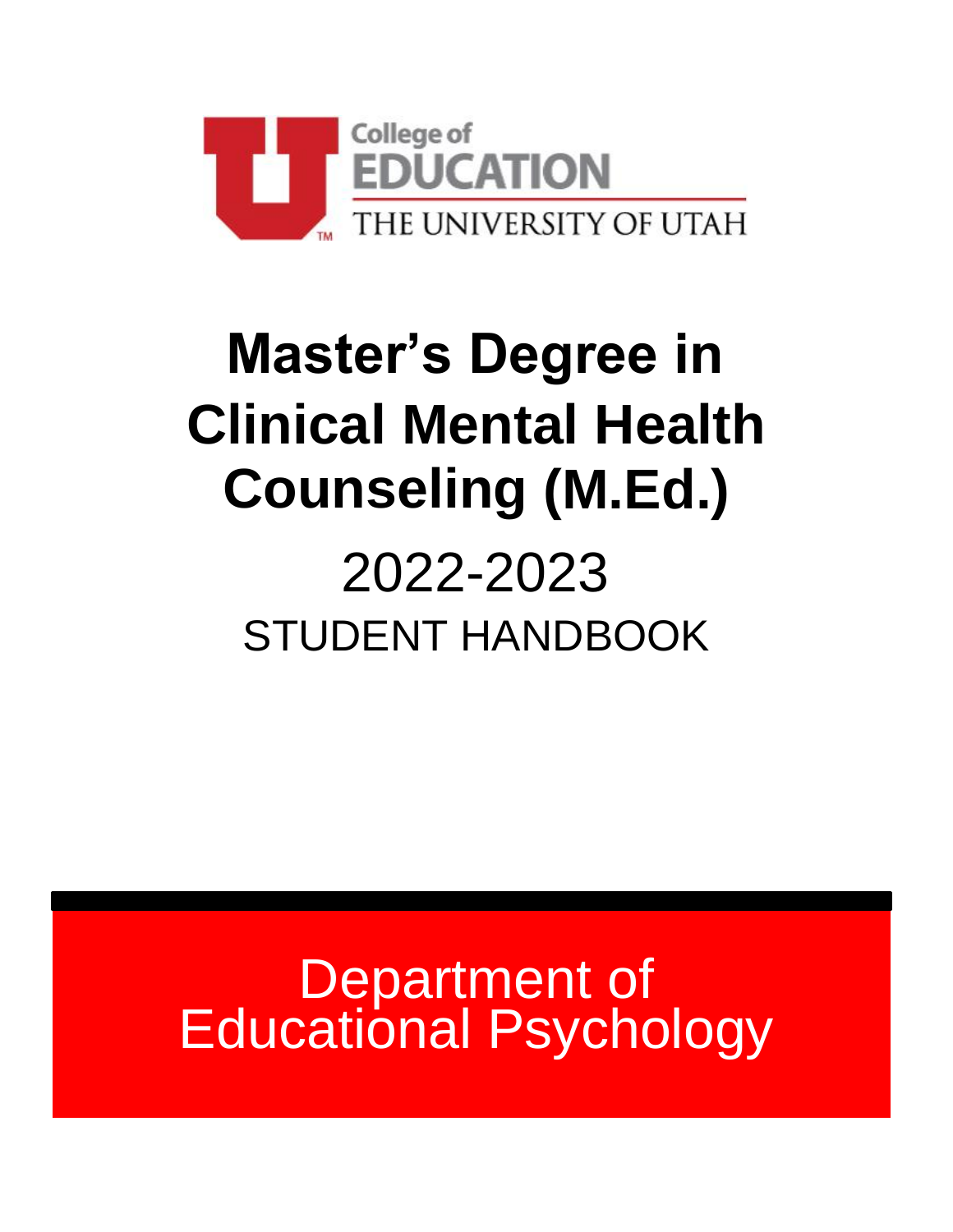## **UNIVERSITY OF UTAH**

The University of Utah, the state's flagship institution of higher education, was founded on February 28, 1850. Today, the University of Utah (known as the "U"), graduates more than 5,000 students each year with baccalaureate and graduate degrees.

The beautiful campus of the U, nestled in the foothills of the Wasatch Mountains, is located in Salt Lake City. The campus enrolls more than 26,000 students—a diverse group that comes from all 29 Utah counties, all 50 states, and 102 foreign countries. The U offers 75 undergraduate degree programs, along with more than 50 teaching majors and minors, and 96 graduate majors.

The University of Utah was the official site of the 2002 Olympic and Paralympic Villages, and is the home of Rice-Eccles Olympic Stadium.

The U offers outstanding programs in engineering, business, and the fine arts, among others; its law and medical schools are ranked in the top 50 nationwide (according to U.S. News and World Report). The university is ranked among the top 35 research institutions in the nation, according to the National Science Foundation. Cutting-edge research and care are offered through the Huntsman Cancer Institute and the Eccles Institute for Human Genetics. University Hospital serves as a clinical training ground for more than 1,000 students, and the John A. Moran Eye Center is the largest eye-care and vision-research center between the Mississippi River and the West Coast. [\(http://utah.com/colleges-universities/university-of-utah\)](http://utah.com/colleges-universities/university-of-utah)

## **CLINICAL MENTAL HEALTH COUNSELING**

Clinical mental health counselors facilitate the growth and development of individuals, families, and groups through the helping relationship. They practice in a range of settings, including outpatient, inpatient, and community mental health agencies, individual and group private practice settings, and other contexts where counseling and mental health services are provided. Clinical Mental Health Counseling (CMHC) is a distinct licensure specialty from other helping professions such as psychology, social work, psychiatry, and psychiatric nursing. Like other mental health professions, a variety of issues may be addressed through professional counseling, and the University of Utah CMHC program emphasizes the use of culturallyrelevant, empirically supported, and strength-based approaches in addressing these issues, including:

- Anxiety and depression
- Lifespan adjustment issues
- Family and interpersonal problems
- Substance abuse and other addictions
- Adaptation to disability and illness
- Sexual abuse and domestic violence
- Eating disorders
- Career development
- Management of job stress
- Grieving death and loss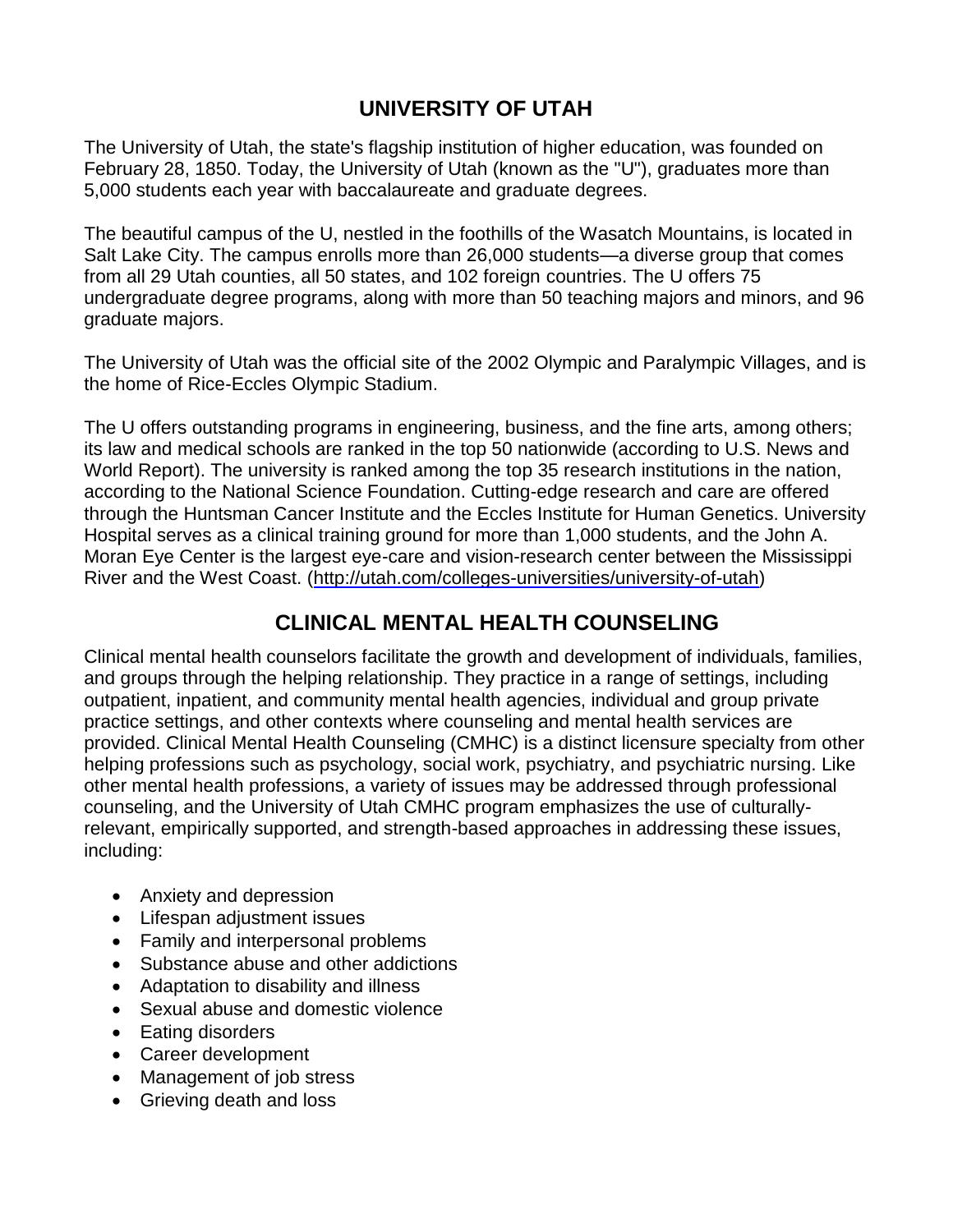## **MISSION STATEMENT**

The fundamental mission of the Master's in Clinical Mental Health Counseling specialty is to educate and train counselors who will promote the optimal functioning of individuals, families, groups, and communities. Built upon a foundation of knowledge, skills, and dispositions within a multicultural and social justice framework, program graduates will be able to translate research-validated practices into effective strategies for individuals, families, and groups from diverse backgrounds. The course of study will support the acquisition of competency-based knowledge while fostering professional and personal growth through self-reflection and constructive feedback.

#### **PROGRAM PHILOSOPHY**

The Clinical Mental Health Counseling's "Philosophy of Training" provides students with a wellestablished program of study that leads to a license-eligible degree. The philosophy of the program is to provide trainees with the skills to become practicing professionals in the community while understanding the research and science behind mental health practice. Through this research-based practice students will become familiar with the research process as a consumer of research findings. The training is also focused on providing a generalist model to prepare students for a range of professional roles across various settings while working with diverse communities.

#### **PROGRAM MODEL & RATIONALE**

The Master of Education (M.Ed.) in Clinical Mental Health Counseling (CMHC) is a three-year, 6-semester (fall and spring required, with optional summer SLC classes and required SG classes), 60-credit hour degree that leads to licensure in the State of Utah as a Clinical Mental Health Counselor. The program is housed in the Department of Educational Psychology located in the College of Education at the University of Utah. The course offerings allow students to balance school and part- or full-time employment, as there is not a formal research project requirement (e.g., a thesis) for completing the M.Ed. degree.

Most required courses meet once per week in the early evening and face-to-face coursework is supplemented with meaningful online offerings. Some daytime courses are required. The CMHC program is dedicated to providing students with quality supervision. Training in CMHC involves didactic instruction with licensed professionals who are skilled at providing direct services, and who can serve as mentors for future mental health counselors.

The CMHC program emphasizes the importance of a learning environment where the strengths of every student are recognized. Accordingly, the program adheres to the American Counseling Association (ACA) and the American Mental Health Counseling Association (AMHCA) ethical guidelines and standards. Students are trained for professionally and culturally competent practice as CMHC counselors including, diagnosis and assessment, treatment and intervention (including evidenced-based practice), treatment planning, consultation, and advocacy, with a particular focus on the social justice components of these responsibilities. The course sequence provides developmentally appropriate training experiences that build on each other in order for students to become entry-level, license eligible practitioners.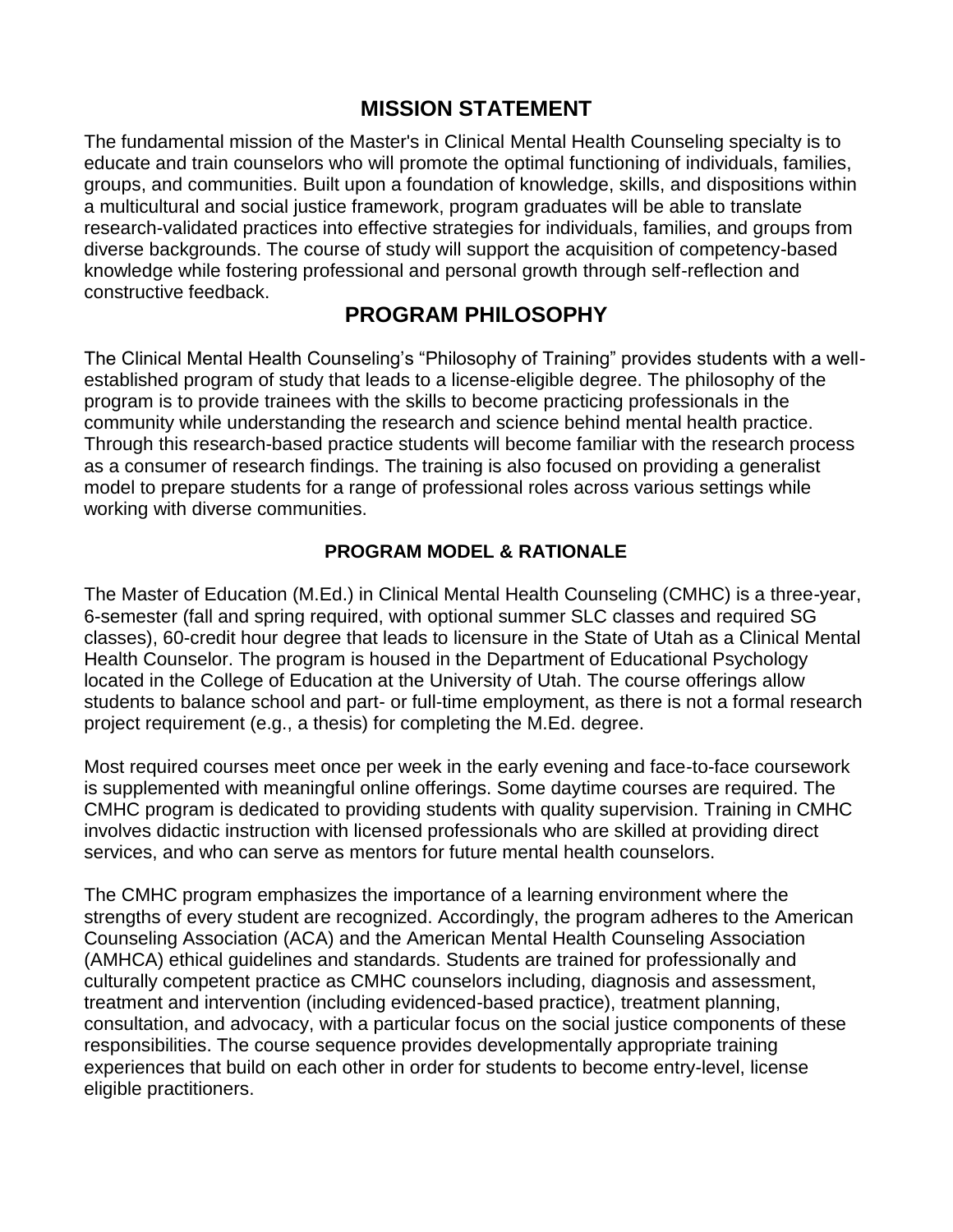All six core faculty members of the Counseling/Counseling Psychology Program hold doctoral degrees in Counseling Psychology. They further maintain membership in the American Psychological Association (multiple divisions) and professional organizations that fit their specialty area (e.g., American Counseling Association, Association of Women in Psychology, Utah Clinical Mental Health Association, etc.) Most of the faculty have experience conducting research and clinical experience in community settings across diverse populations. All have experience providing therapy, supervision, and service, and conducting research.

| <b>Name and Title</b>                                                     | <b>Clinical Interests</b>                                                                                                                                                                        |
|---------------------------------------------------------------------------|--------------------------------------------------------------------------------------------------------------------------------------------------------------------------------------------------|
| Jason Burrow-Sanchez, Professor                                           | Prevention and treatment of substance abuse in<br>adolescent populations in school and<br>community settings.                                                                                    |
| Joanna Drinane, Assistant Professor                                       | Psychotherapy process and outcome through a<br>cultural lens; understanding how intersections<br>of identity shape the therapeutic relationship.                                                 |
| Zac Imel, Professor                                                       | Understanding the behaviors of effective (and<br>less effective) therapists, the utilization of mental<br>health services, emerging linguistic techniques<br>for modeling psychotherapy process. |
| A.J. Metz, Associate Professor                                            | Academic success and career development of<br>underrepresented and underserved<br>populations.                                                                                                   |
| Karen Tao, Associate Professor                                            | Reduction of disparities mental health and<br>education for historically marginalized groups.<br>Identity development.                                                                           |
| Jennifer Taylor, Associate Professor,<br><b>CMHC Training Director</b>    | Professional competence, lifelong learning,<br>continuing professional development,<br>mentoring, and continuing education.                                                                      |
| Amber Whiteley, Assistant Professor,<br><b>Clinic Director (Clinical)</b> | Multicultural feminist counseling, religious<br>identity.                                                                                                                                        |

## **Counseling & Counseling Psychology Core Faculty**

## **Department Affiliates and Adjunct Faculty**

| <b>Name and Title</b>                     | <b>Courses Typically Taught for CMHC Program</b> |
|-------------------------------------------|--------------------------------------------------|
| Amy Edwards, M.Ed.                        | Master's Internship                              |
| Adjunct Instructor, Licensed CMHC         |                                                  |
| Aaron Fischer, Ph.D.                      | Lifespan Development                             |
| Assistant Professor, School Psychology    |                                                  |
| Wei Wei, Ph.D.                            | <b>Statistics; Measurement</b>                   |
| <b>Visiting Assistant Professor</b>       |                                                  |
| Ashley Greenwell, Ph.D.                   | <b>Trauma Focused Therapy</b>                    |
| Adjunct Instructor, Licensed Psychologist |                                                  |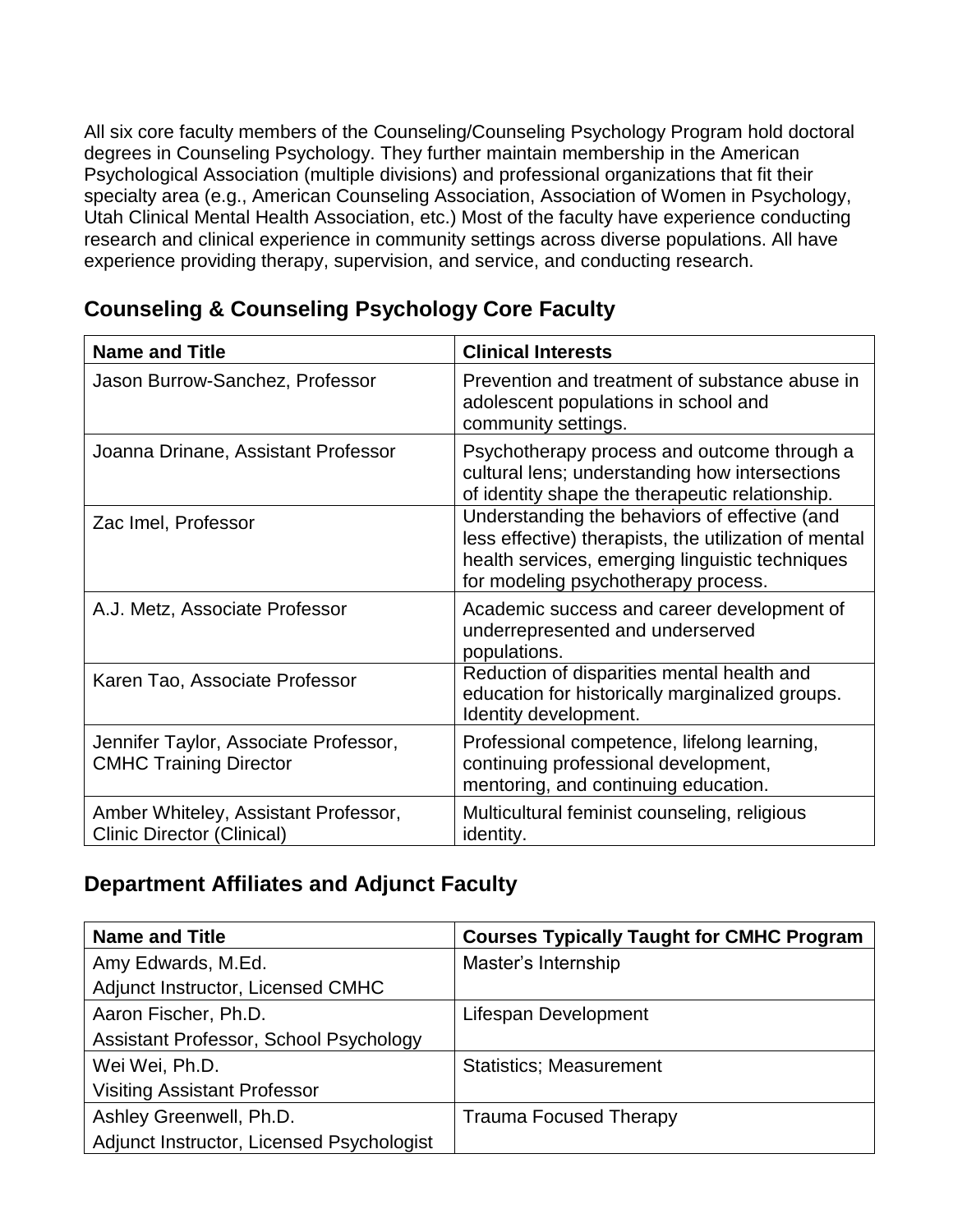| Jake Van Epps, Ph.D.                                            | Diagnostic Adult Psychotherapy |
|-----------------------------------------------------------------|--------------------------------|
| Adjunct Instructor, Licensed Psychologist   Counseling Theories |                                |

## **PROGRAM OBJECTIVES & CURRICULUM**

The course of study outlined in the Master's in Clinical Mental Health Counseling (CMHC) specialty is intended to develop students' competencies to meet the following objectives:

**Goal # 1** Research-based Practice: Counsel and assess individuals, families, groups, and communities using evidenced-based techniques, materials, and resources to assist clients in resolving socioemotional, personal, or vocational concerns, and/or coping with life's problems. Objective1A: Students will have knowledge regarding evidenced-based practice, including empirical basis of assessment, intervention, and other psychological applications integrated with clinical expertise, and client preferences when working with individuals, families, groups and communities.

Objective1B: Students will demonstrate and apply knowledge of the scientific, theoretical, and contextual basis of assessment, interventions and other psychological applications, including having awareness of the strengths and limitations of assessments

**Goal # 2** Diagnosis & Treatment Planning: Articulate comprehension of a variety of theoretical perspectives on human behavior as well as articulating their personal rationale for and approach to counseling.

Objective2A: Students will demonstrate basic knowledge of formulating diagnoses and case conceptualization.

Objective2B: Students will utilize systematic approaches of gathering data to inform clinical decision-making.

**Goal # 3** Cultural Diversity: Develop self-awareness and a multicultural orientation related to issues of diversity to more effectively serve a broad spectrum of individuals, families, groups and communities.

Objective3A: Students will demonstrate cultural humility, cultural courage, and understanding of one's own dimensions of diversity and attitudes towards diverse others.

Objective3B: Students will use cultural opportunities to understand and safeguard the welfare of others.

Objective3C: Students will demonstrate basic knowledge and understanding of the scientific, theoretical, and contextual issues related to individual and cultural diversity as they apply to clinical work.

Objective3D: Students will understand the need to consider individual and cultural diversity issues in all aspects of professional work (e.g., assessment, treatment, research, relationships with colleagues).

Objective3E: Students will apply knowledge, sensitivity, and understanding regarding individual and cultural diversity issues to work effectively with diverse others in assessment, treatment, and consultation.

**Goal # 4** Social Justice & Advocacy: Advocate for others by addressing the impact of social, political, economic, or cultural factors to promote change at the individual (client), institutional, and/or systems level.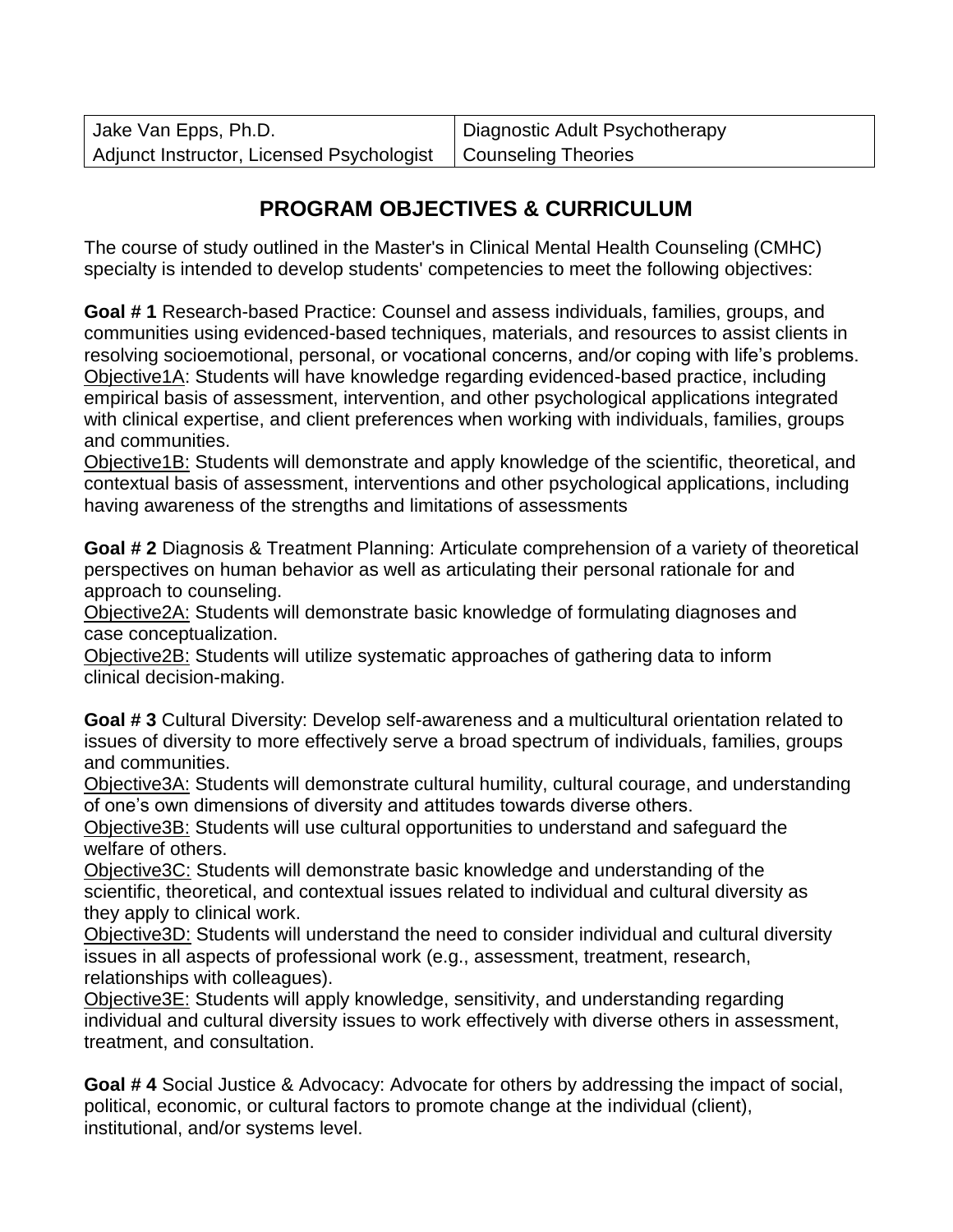Objective4A: Students will demonstrate awareness of problems as possessing social, political, economic, and cultural factors that impact individuals, systems, and institutions. Objective4B: Students will use awareness of the social, political, economic, or cultural factors that may impact human development in the context of service provision.

**Goal #5** Ethical & Legal Issues: Comprehend and adhere to the ethical principles and professional values of the counseling profession.

Objective5A: Students will demonstrate knowledge of relevant ethical/professional codes and basic skills in ethical decision making, and demonstrate knowledge of legal and regulatory issues that apply to the practice of professional counseling.

Objective5B: Students will demonstrate the application of an ethical decision-making model by applying it to ethical dilemmas.

Objective5C: Students will display ethical values and conduct and integrate their own moral principles/ethical values in professional conduct.

**Goal #6** Assessment and Evaluation: Develop, implement, and critically evaluate the efficacy of counseling services, programs, and related activities in the settings in which they plan to work.

Objective6A: Students will demonstrate knowledge of the assessment of intervention progress and outcome.

Objective6B: Students will evaluate intervention progress and modify intervention planning on the basis of their evaluation of clients' progress.

Objective6C: Students will display broadened self-awareness, utilize self-monitoring, display reflectivity regarding professional practice (reflection-on-action), use resources to enhance reflectivity, and demonstrate elements of reflection-in-action.

**Goal #7** Human Growth & Development: Understand basic principles of human growth and development and recognize the influence of biological, social, and cultural factors on the behavior and development of individuals, families, groups, and communities.

Objective7A: Students will demonstrate knowledge regarding the range of behavior (including the biological basis of behavior) in the context of stages of human development and diversity. Objective7B: Students will apply concepts of human growth and development and diversity to case formulation, assessment, diagnosis, intervention, and evaluation.

**Goal # 8** Consultation & Relationships: Seek appropriate consultation with colleagues, other professionals, and lay persons while establishing effective relationships with individuals and agencies that also provide client services.

Objective8A: Students will understand when consultation is appropriate and engage in consultation when necessary.

Objective8B: Students will form and maintain productive and respectful relationships with clients, peers/colleagues, supervisors, and professionals from other disciplines.

**Goal #9** Professional Identity: Demonstrate the role and professional identity of counselors, understand professional issues unique to mental health counseling, and promote the growth and development of the clinical mental health counseling field.

Objective9A: Students will display professionalism and will understand professional values that foster effective relationships with others.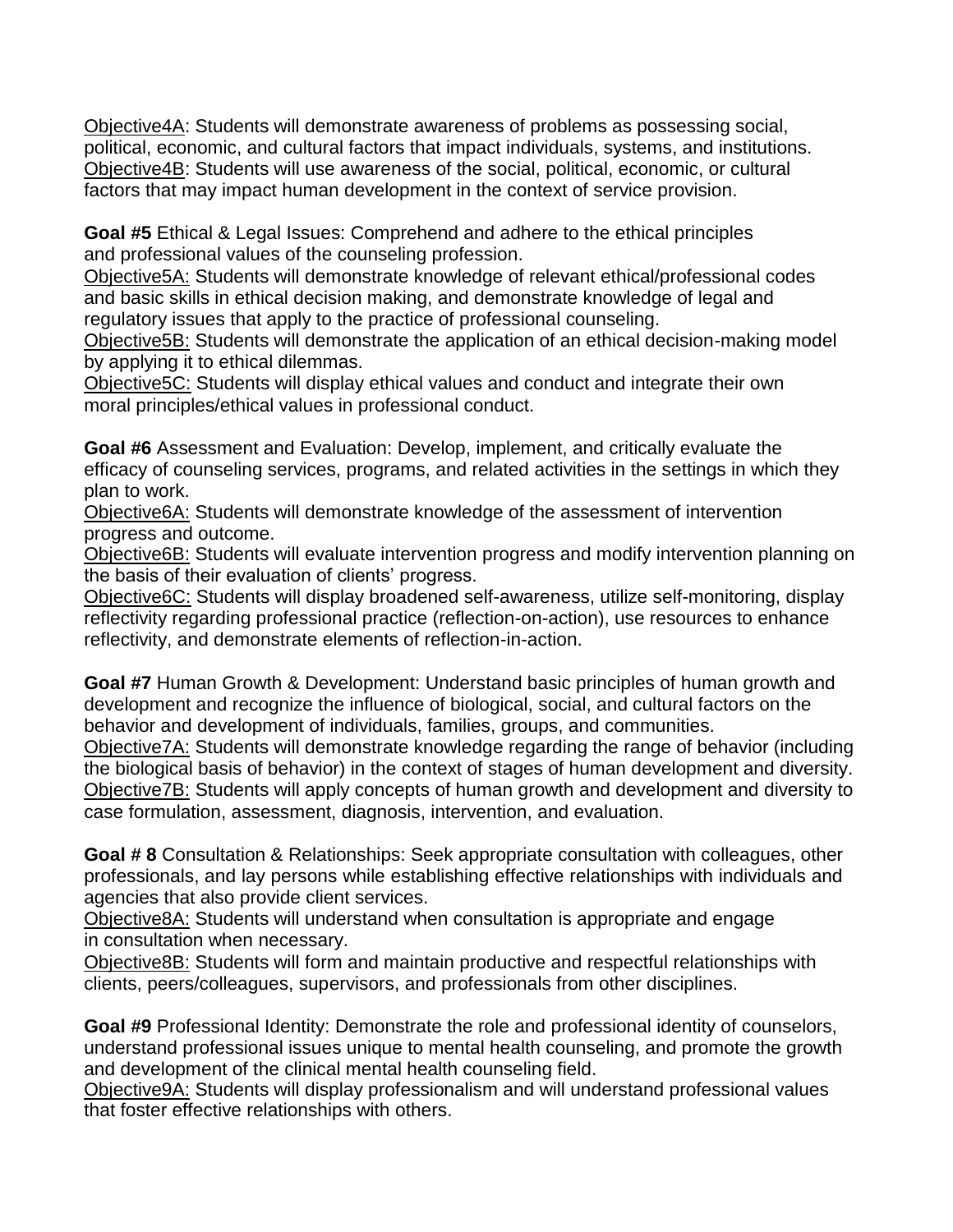Objective9B: Students will act to understand and safeguard the welfare of others by being involved in professional organizations and participating in professional development activities.

## **ORGANIZATIONAL STRUCTURE**

The CMHC program is offered through the Department of Educational Psychology in the College of Education.

The College of Education is comprised of five departments: Education, Culture & Society; Educational Leadership & Policy; Educational Psychology; Special Education; and the Urban Institute for Teacher Education (See Appendix D4 for College of Education Organizational Chart). The mission of the College of Education is to create a learning environment that fosters discovery and dissemination of knowledge to promote learning, equitable access, and enhanced learning outcomes for all students. Through the integration of outstanding teaching, research, and community outreach, the College of Education investigates significant issues impacting education policy and practice, while preparing its students for leadership and excellence within a diverse and changing educational community.

The Department of Educational Psychology is characterized by an emphasis on the application of behavioral sciences to educational and psychological processes. Within the department are four programs: Counseling and Counseling Psychology (CCP), School Psychology, Learning Sciences, and Reading and Literacy. The CCP program offers a Ph.D. in Counseling Psychology (APA-accredited), an M.Ed. degree in Clinical Mental Health Counseling, and an M.Ed. degree in School Counseling.

## **PROGRAM OF STUDY**

The Clinical Mental Health Counseling emphasis requires a minimum of sixty (60) semester hours. Consequently, this program is designed to meet the educational requirements for licensure as a clinical mental health counselor in the state of Utah and is congruent with national standards for master's level licensure in most other states and jurisdictions across the country.

The Clinical Mental Health Counseling program is currently accredited with the Master's in Psychology and Counseling Accreditation Council (MPCAC) and in general follows the standards of accreditation by the Council of Accreditation of Counseling and Related Educational Programs (CACREP). The CMHC program meets the educational requirements for licensure qualification as described by the Utah Division of Occupational Licensure (DOPL).

Our educational standards follow MPCAC and CACREP standards, which are as follows:

## **MPCAC STANDARDS**

 **Professional counselor identity, ethical behavior, and social justice practices.** Including but not limited to: assisting students to acquire knowledge related to the history of the helping profession; professional counseling roles and functions; ethical standards related to professional organizations in the field of counseling; and public policy processes including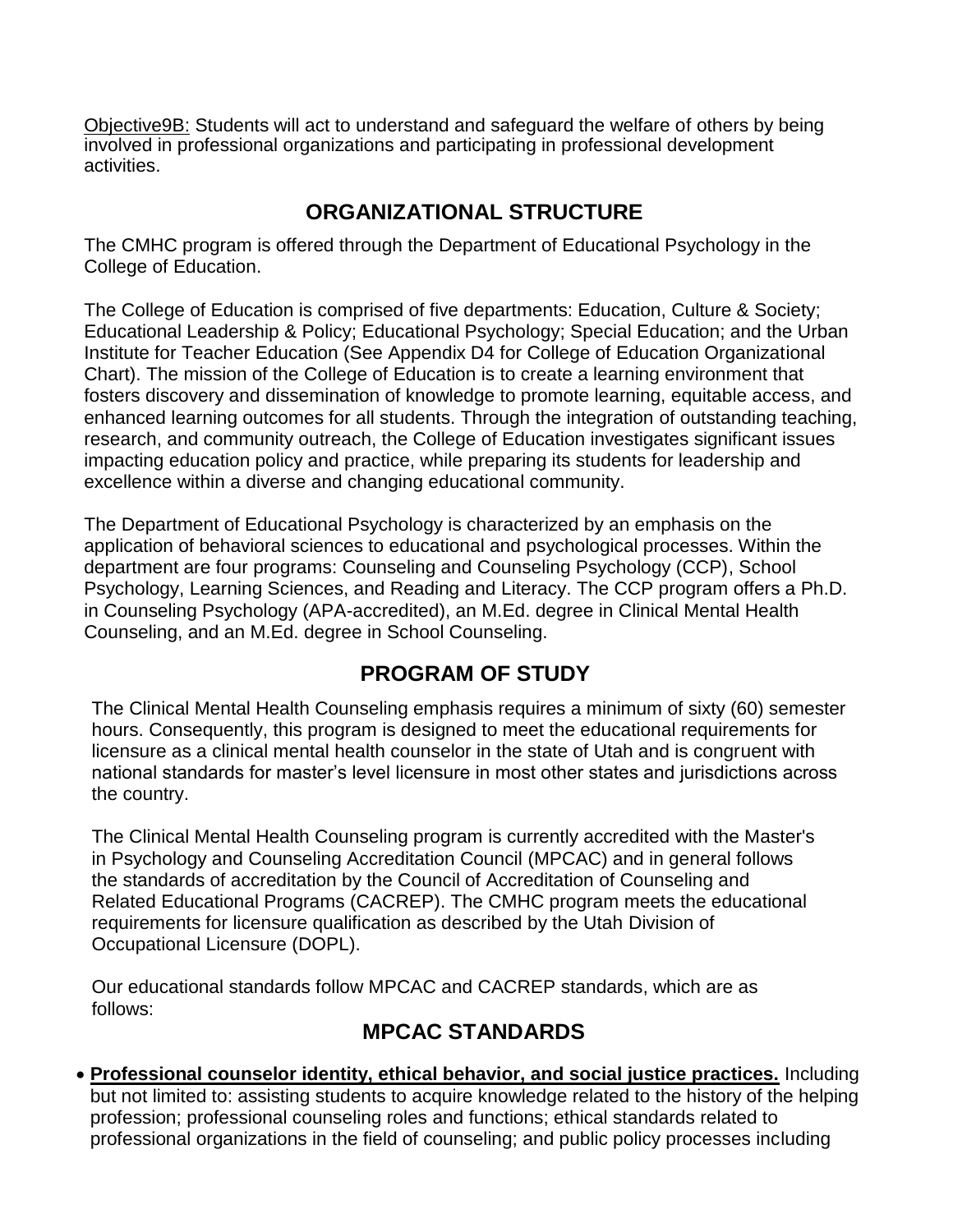system advocacy strategies on behalf of the profession, clients, and the communities that counselors serve.

- **Human development and wellness across the life span.** Including but not limited to: the study of life span development; maturational and structural theories of human development; wellness counseling theories; strategies to deal with developmental processes and transitions; human behavior; disabilities; environmental, contextual and multicultural factors that contribute to healthy human development and relevant culturally competent counseling practices; and the promotion of social justice in society.
- **Ecological, contextual, multicultural, social justice foundations of human development.** Including but not limited to: the study of culture from ecological, contextual, multicultural, and social justice perspectives; evidence-based strategies for working with diverse groups (related to but not limited to age, race, culture, ethnicity, disability, sexual orientation, gender, class, religion/spirituality); the impact of power, privilege, and oppression and micro/macro aggressions on human development; and culturally competent counseling and social justice advocacy interventions.
- **Counseling, consultation, and social justice advocacy theories and skills.** Including but not limited to: training in preventive counseling; consultation; individual, group, couples, marriage, family, and addictions counseling; systems change intervention strategies and skills; and social justice advocacy interventions.
- **Group theory, practice, and social justice advocacy.** Including but not limited to: principles of group dynamics, group process, and group leadership; theories and methods of group counseling; and the application of group work theory and practice to organizational dynamics and social justice advocacy in different environmental settings (e.g., family, school, university, workplace, and community settings).
- **Career and life development.** Including but not limited to: the study of vocational/career development theories and decision-making models; career assessment instruments and techniques; occupational and related educational systems; career development applications; career counseling processes/techniques; and the application of social justice theories to people's vocational/career development.
- **Assessment of human behavior and organizational/community/ institutional systems.**  Including but not limited to: assessment and diagnosis of individual psychiatric disorders as defined by classification systems such as the Diagnostic Statistical Manual (DSM) and the International Classification of Diseases (ICD); understanding of defined diagnostic disorders relative to the helping context; knowledge of cultural biases associated with classification systems; assessment strategies designed to promote healthy human functioning; and assessment strategies that focus on organizational/community/social justice advocacy dynamics as they impact human development, wellness, and the perpetuation of psychiatric disorders as listed in various classification systems.
- **Tests and measurements.** Including but not limited to: promoting an understanding of the theoretical and historical basis for, as well as knowledge of cultural biases associated with assessment techniques; testing methods; knowledge of various types of tests and evaluation strategies that result in knowledgeable selection, administration, and interpretation; and use of assessment/evaluation instruments and techniques that foster social justice among diverse client populations.
- **Traditional and social justice-oriented research and evaluations.** Including but not limited to: quantitative and qualitative research design and methods; statistical analyses, principles, practices, and application of needs assessments; the design and process of program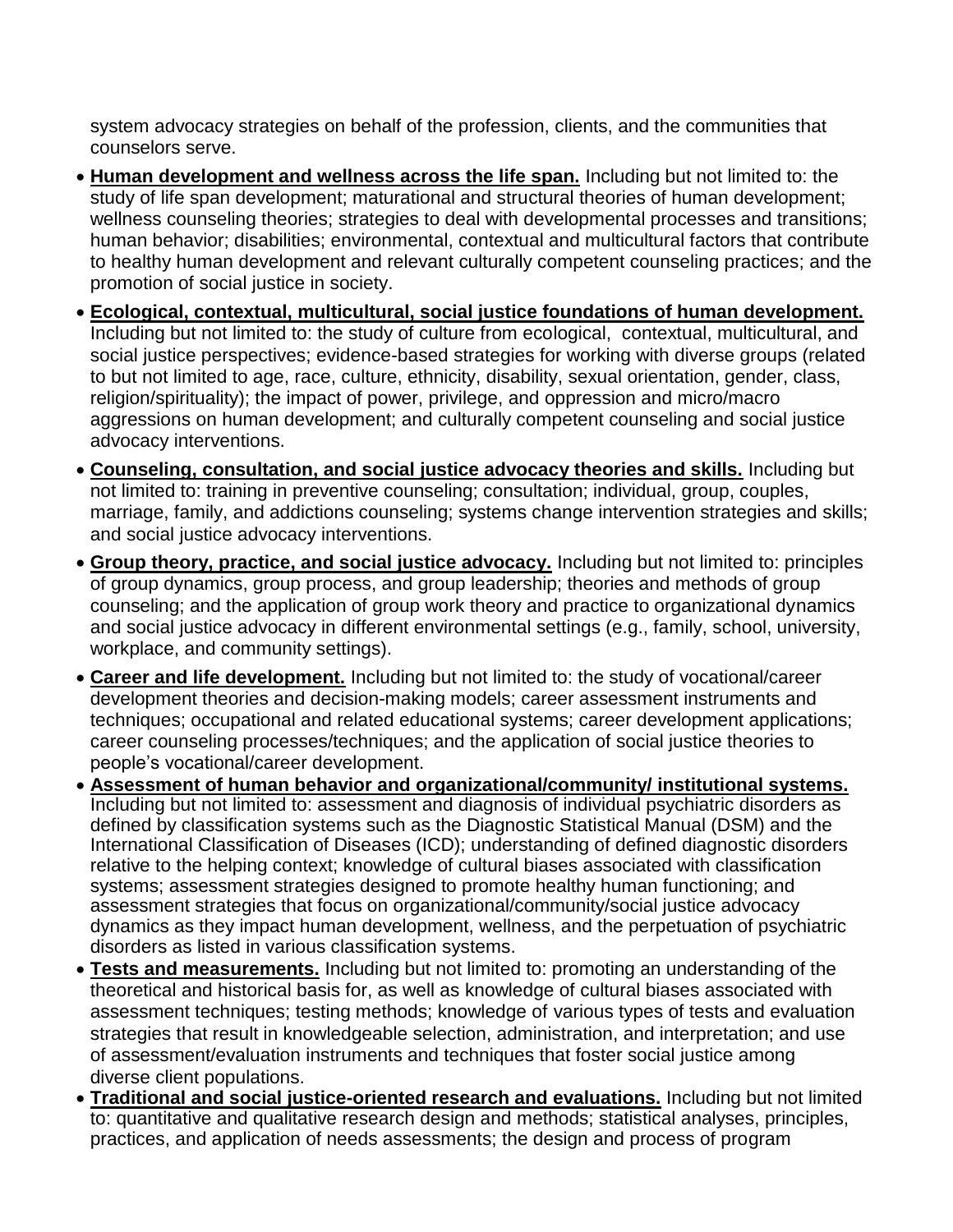evaluation; organizational, community, and social justice advocacy evaluation strategies; and knowledge of cultural biases associated with research practices.

 **Practicum/Internship experiences.** At least two (2) academic terms of supervised field placement experiences that focus on issues related to the promotion of mental health, human development, wellness, cultural competence, and social justice advocacy (at least three semester hours or five quarter hours per academic term in a counseling and/or related human service setting with 300 hours of supervised field training). The practicum/internship experience (commensurate with program goals and state licensure requirements) shall be completed under the clinical supervision of appropriately credentialed professionals (e.g., licensed professional counselor, social worker, marriage and family therapist, school counselor, psychologist, or physician with a specialty in psychiatry).

#### **CACREP STANDARDS**

- **Professional counseling orientation and ethical practice:** a. history and philosophy of the counseling profession and its specialty areas b. the multiple professional roles and functions of counselors across specialty areas, and their relationships with human service and integrated behavioral health care systems, including interagency and inter-organizational collaboration and consultation c. counselors' roles and responsibilities as members of interdisciplinary community outreach and emergency management response teams d. the role and process of the professional counselor advocating on behalf of the profession e. advocacy processes needed to address institutional and social barriers that impede access, equity, and success for clients f. professional counseling organizations, including membership benefits, activities, services to members, and current issues g. professional counseling credentialing, including certification, licensure, and accreditation practices and standards, and the effects of public policy on these issues h. current labor market information relevant to opportunities for practice within the counseling profession i. ethical standards of professional counseling organizations and credentialing bodies, and applications of ethical and legal considerations in professional counseling j. technology's impact on the counseling profession k. strategies for personal and professional self-evaluation and implications for practice l. self-care strategies appropriate to the counselor role m. the role of counseling supervision in the profession.
- **Social and cultural diversity:** a. multicultural and pluralistic characteristics within and among diverse groups nationally and internationally b. theories and models of multicultural counseling, cultural identity development, and social justice and advocacy c. multicultural counseling competencies d. the impact of heritage, attitudes, beliefs, understandings, and acculturative experiences on an individual's views of others e. the effects of power and privilege for counselors and clients f. help-seeking behaviors of diverse clients g. the impact of spiritual beliefs on clients' and counselors' worldviews h. strategies for identifying and eliminating barriers, prejudices, and processes of intentional and unintentional oppression and discrimination.
- **Human growth and development:** a. theories of individual and family development across the lifespan b. theories of learning c. theories of normal and abnormal personality development d. theories and etiology of addictions and addictive behaviors e. biological, neurological, and physiological factors that affect human development, functioning, and behavior f. systemic and environmental factors that affect human development, functioning, and behavior g. effects of crises, disasters, and trauma on diverse individuals across the lifespan h. a general framework for understanding differing abilities and strategies for differentiated interventions i. ethical and culturally relevant strategies for promoting resilience and optimum development and wellness across the lifespan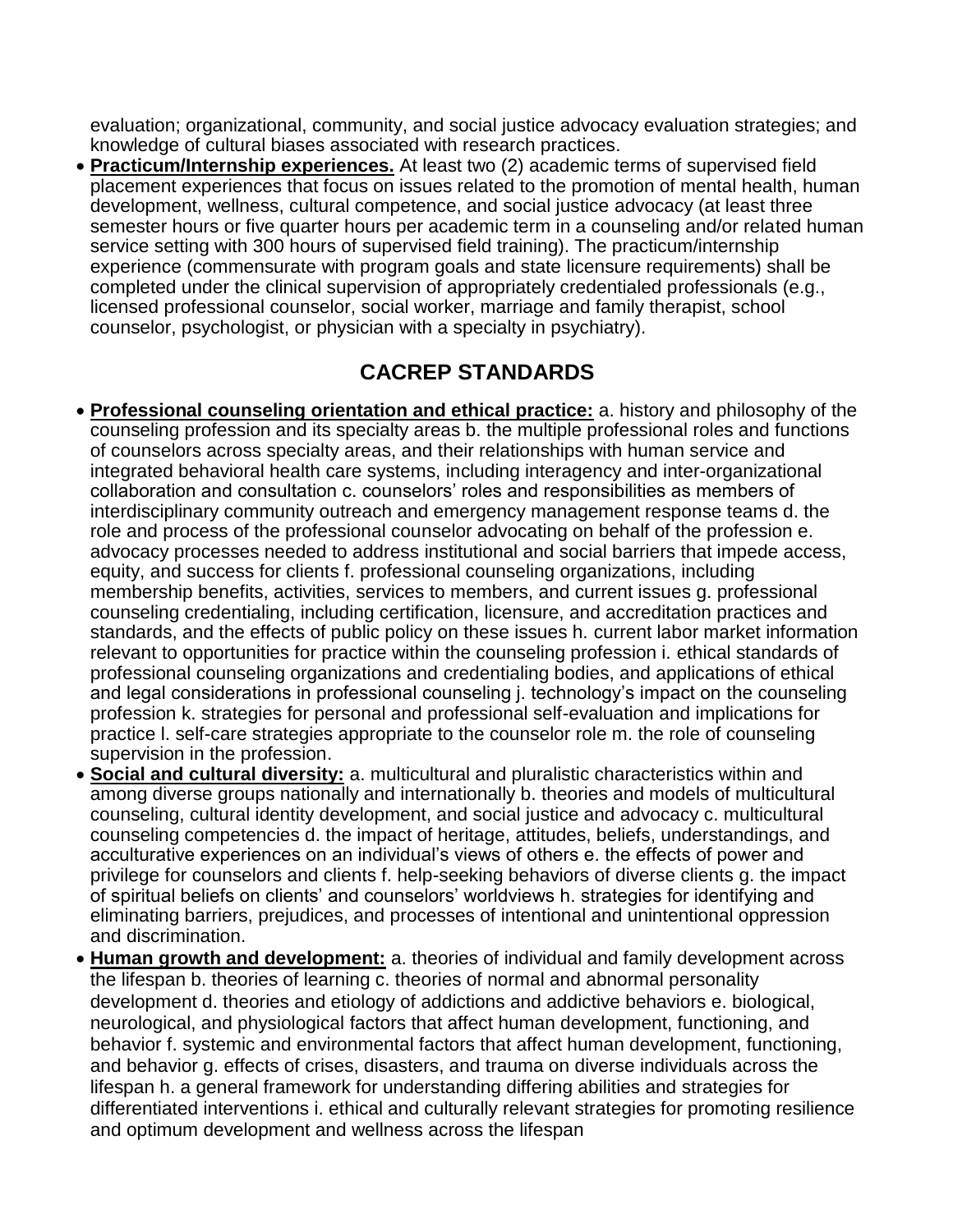- **Career development:** a. theories and models of career development, counseling, and decision making b. approaches for conceptualizing the interrelationships among and between work, mental well-being, relationships, and other life roles and factors c. processes for identifying and using career, avocational, educational, occupational and labor market information resources, technology, and information systems d. approaches for assessing the conditions of the work environment on clients' life experiences e. strategies for assessing abilities, interests, values, personality, and other factors that contribute to career development f. strategies for career development program planning, organization, implementation, administration, and evaluation g. strategies for advocating for diverse clients' career and educational development and employment opportunities in a global economy h. strategies for facilitating client skill development for career, educational, and lifework planning and management methods of identifying and using assessment tools and techniques relevant to career planning and decision making j. ethical and culturally relevant strategies for addressing career development
- **Counseling and helping relationships:** a. theories and models of counseling b. a systems approach to conceptualizing clients c. theories, models, and strategies for understanding and practicing consultation d. ethical and culturally relevant strategies for establishing and maintaining in-person and technology- assisted relationships e. the impact of technology on the counseling process f. counselor characteristics and behaviors that influence the counseling process g. essential interviewing, counseling, and case conceptualization skills h. developmentally relevant counseling treatment or intervention plans development of measurable outcomes for clients j. evidence-based counseling strategies and techniques for prevention and intervention k. strategies to promote client understanding of and access to a variety of community based resources l. suicide prevention models and strategies m. crisis intervention, trauma- informed, and community-based strategies, such as Psychological First Aid n. processes for aiding students in developing a personal model of counseling
- **Group counseling and group work:** a. theoretical foundations of group counseling and group work b. dynamics associated with group process and development c. therapeutic factors and how they contribute to group effectiveness d. characteristics and functions of effective group leaders e. approaches to group formation, including recruiting, screening, and selecting members f. types of groups and other considerations that affect conducting groups in varied settings g. ethical and culturally relevant strategies for designing and facilitating groups h. direct experiences in which students participate as group members in a small group activity, approved by the program, for a minimum of 10 clock hours over

the course of one academic term

 **Assessment and testing:** a. historical perspectives concerning the nature and meaning of assessment and testing in counseling b. methods of effectively preparing for and conducting initial assessment meetings c. procedures for assessing risk of aggression or danger to others, self- inflicted harm, or suicide d. procedures for identifying trauma and abuse and for reporting abuse e. use of assessments for diagnostic and intervention planning purposes f. basic concepts of standardized and non-standardized testing, norm-referenced and criterionreferenced assessments, and group and individual assessments g. statistical concepts, including scales of measurement, measures of central tendency, indices of variability, shapes and types of distributions, and correlations h. reliability and validity in the use of assessments i. use of assessments relevant to academic/educational, career, personal, and social development j. use of environmental assessments and systematic behavioral observations k. use of symptom checklists, and personality and psychological testing l. use of assessment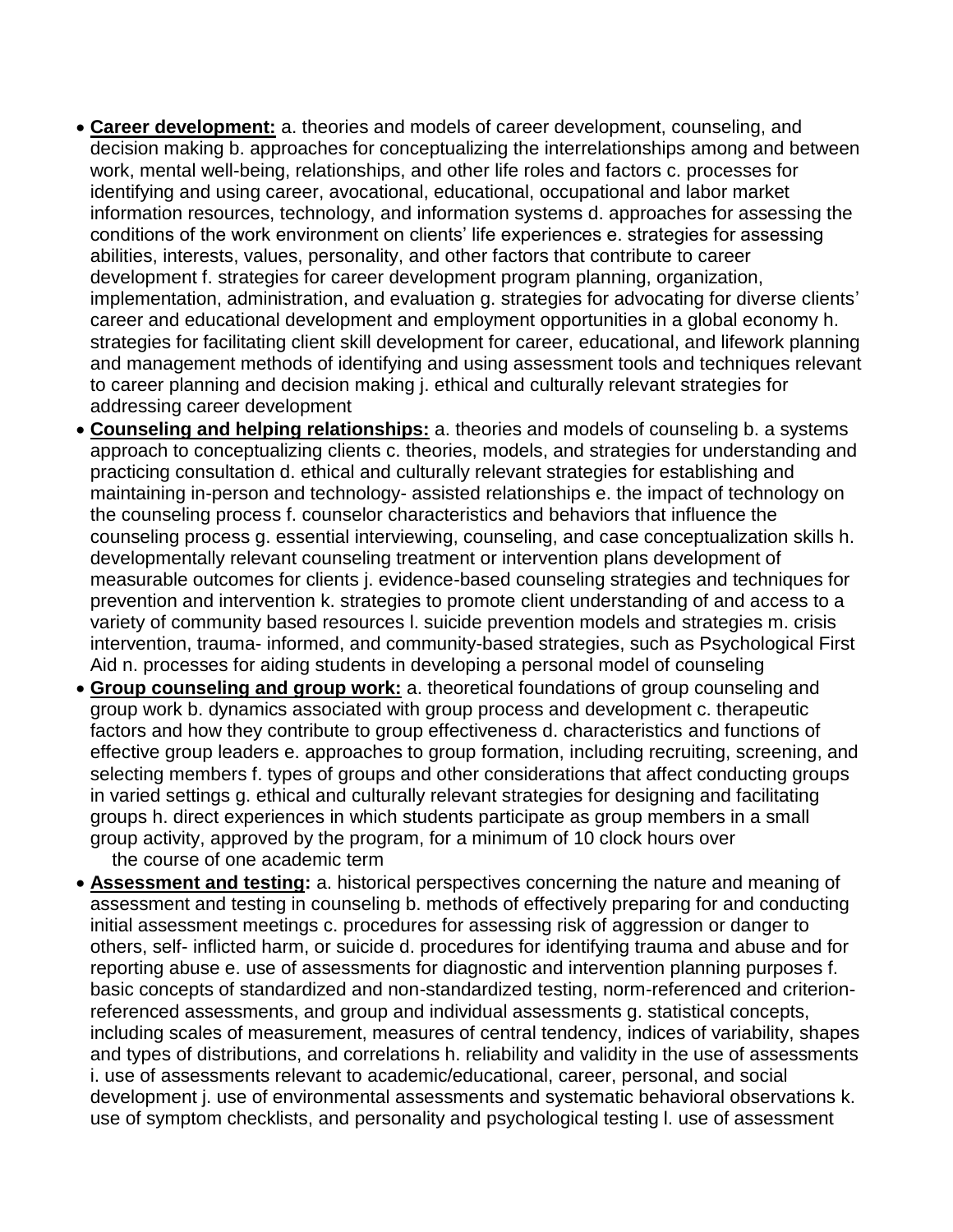results to diagnose developmental, behavioral, and mental disorders m. ethical and culturally relevant strategies for selecting, administering, and interpreting assessment and test results

 **Research and program evaluation:** a. the importance of research in advancing the counseling profession, including how to critique research to inform counseling practice b. identification of evidence-based counseling practices c. needs assessments d. development of outcome measures for counseling programs e. evaluation of counseling interventions and programs f. qualitative, quantitative, and mixed research methods g. designs used in research and program evaluation h. statistical methods used in conducting research and program evaluation i. analysis and use of data in counseling j. ethical and culturally relevant strategies for conducting, interpreting, and reporting the results of research and/or program evaluation

**Given the applied nature of this discipline, the program and courses at the University of Utah incorporate an experiential component involving role plays, self-disclosure or self-reflective journals, and field assignments, as well as a 800 clock hour supervised counseling experience (split between practicum and internship).**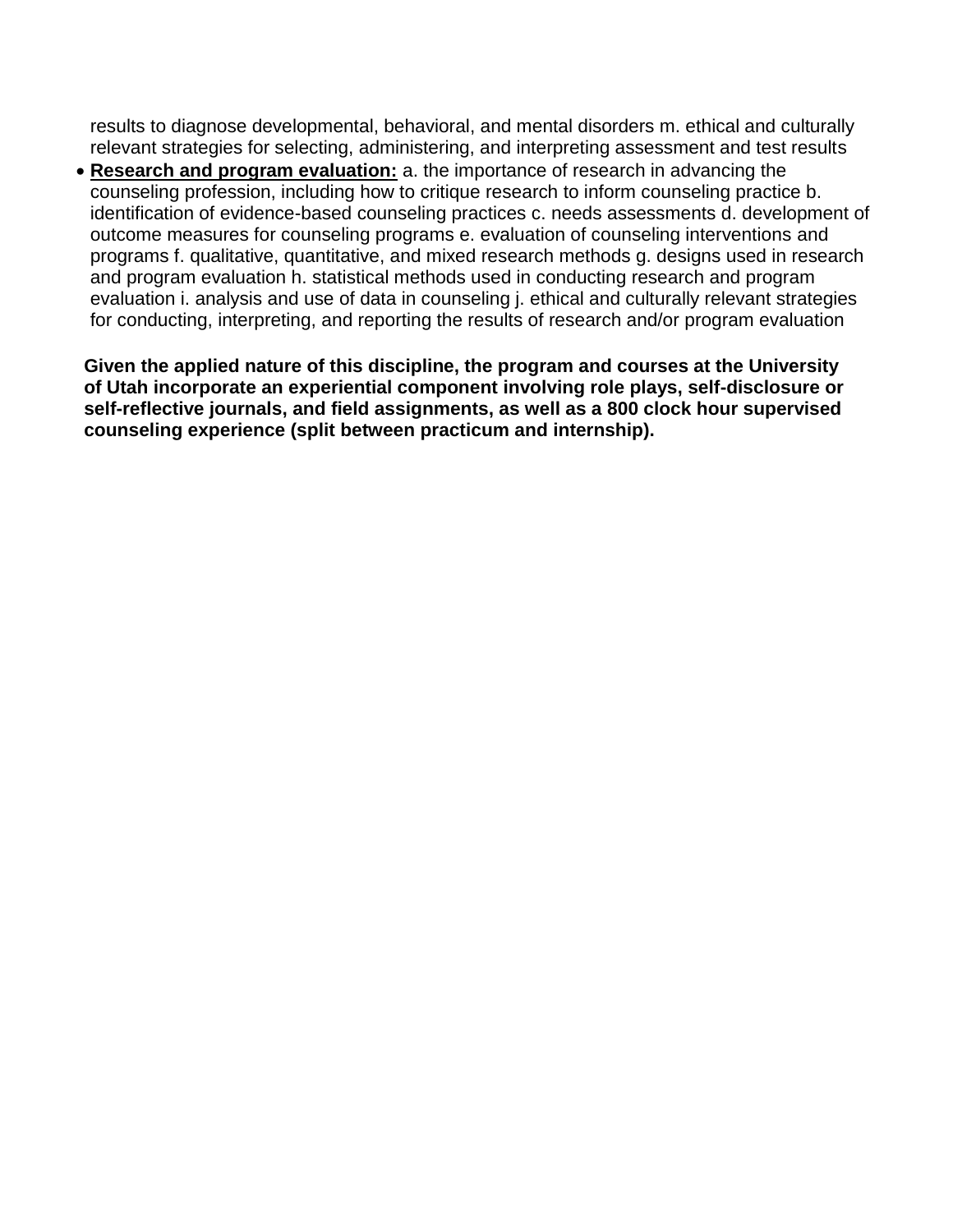## *CLINICAL MENTAL HEALTH COUNSELING CURRICULUM*

The Clinical Mental Health Counseling program meets the current educational and program experience requirements of R156-60c-302a and R156-60c-302b of the Utah Clinical Mental Health Counselor Act Rules and thus prepares students for licensure in the state of Utah. Students who intend to seek licensure in another state are strongly encouraged to consult the licensure laws in that state and complete necessary requirements while they are matriculating at the University of Utah. Graduates of this program are required to complete an additional 4000 hours of clinical mental health counselor training as specified in the Utah 58-60-405 Mental Health Professional Practice Act, and such practice must be under the supervision of a licensed mental health professional and pass a national licensure exam before being granted a license.

| <b>Course</b>                            | <b>Credit</b><br><b>Hours</b> | <b>DOPL Requirement</b>                       |
|------------------------------------------|-------------------------------|-----------------------------------------------|
| EDPS 6820 Professional Issues in Mental  | 2                             | <b>Counseling Orientation and Ethical</b>     |
| <b>Health Counseling</b>                 |                               | Practice                                      |
| EDPS 6822 Ethics and Standards in        | $\overline{2}$                | <b>Counseling Orientation and Ethical</b>     |
| <b>Professional Counseling</b>           |                               | Practice                                      |
| EDPS 6360 Multicultural Counseling       | 2                             | Social and Cultural Diversity                 |
| <b>EDPS 6361 Advanced Multicultural</b>  | 1                             | Social and Cultural Diversity                 |
| Counseling Lab                           |                               |                                               |
| EDPS 6330 Career Development and         | 3                             | Group Counseling and                          |
| Assessment                               |                               | <b>Group Work</b>                             |
| <b>EDPS 6200 Counseling Theories</b>     | 3                             | Helping Relationships (Skills, Theory)        |
| EDPS 6210 Counseling Skills              | 3                             | <b>Counseling &amp; Helping Relationships</b> |
| EDPS 6340 Substance Abuse Counseling     | $\overline{3}$                | Substance- Related and Addictive              |
|                                          |                               | <b>Disorders</b>                              |
| EDPS 6050 Lifespan Development           | 3                             | Human Growth & Development                    |
| EDPS 6300 Introduction to Measurement    | 3                             | <b>Assessment and Testing</b>                 |
| EDPS 7600 DSM: Adult Psychopathology     | $\overline{3}$                | Mental Status & the Appraisal of              |
|                                          |                               | Maladaptive and Psychopathological            |
|                                          |                               | <b>Behavior</b>                               |
| <b>EDPS 7180 Personality Assessment</b>  | 3                             | Mental Status/DSM/Psychopathology             |
| EDPS 6010 Introduction to Statistics and | 3                             | <b>Research and Program Evaluation</b>        |
| Research Design                          |                               |                                               |
| <b>EDPS 6710 Counseling Practicum</b>    | 6                             | Practicum and Internship                      |
| EDPS 6910 Internship in Professional     | 8                             | Practicum and Internship                      |
| Counseling                               |                               |                                               |

A comparison of educational requirements for licensure and University of Utah degree requirements: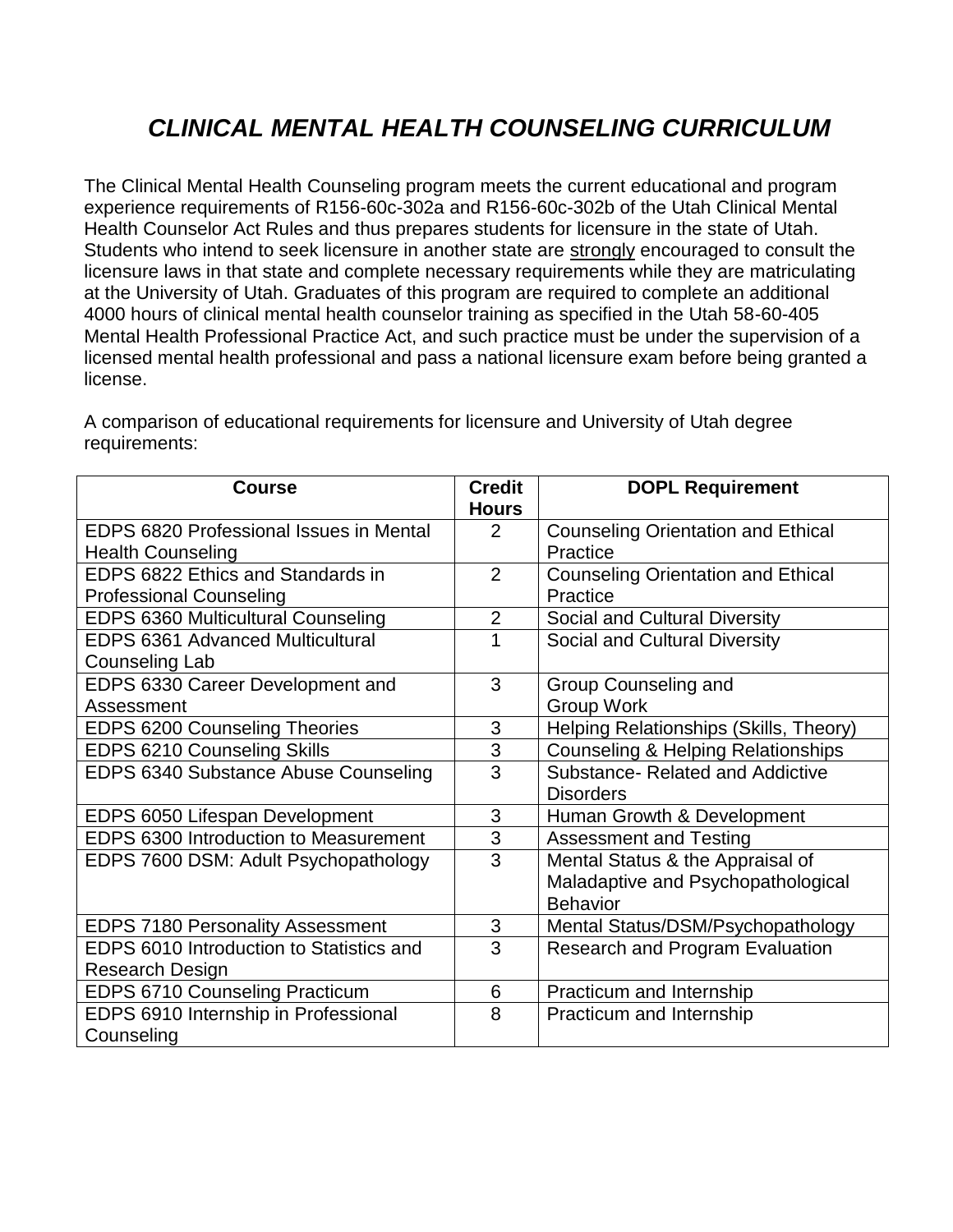## **CMHC COURSE SEQUENCE AND CURRICULUM**

#### **University of Utah CMHC Course Sequence: Salt Lake City**

|                                    |                                                                               | oniversity of oldir onlite ocal se oequence. Oan Eand Only |                      |                |
|------------------------------------|-------------------------------------------------------------------------------|------------------------------------------------------------|----------------------|----------------|
| $\sqrt{}$                          | <b>Course Number</b>                                                          | <b>Course Name</b>                                         | Day                  | <b>Credits</b> |
|                                    |                                                                               | <b>Year 1 Fall</b>                                         |                      |                |
|                                    | <b>EDPS 6820</b>                                                              | <b>Professional Issues</b>                                 | M (first 8 weeks)    | $\overline{c}$ |
|                                    | <b>EDPS 6822</b>                                                              | Master's Ethics                                            | M (second 8 weeks)   | $\overline{2}$ |
|                                    | <b>EDPS 6010</b>                                                              | <b>Statistics</b>                                          | Т                    | 3              |
|                                    | <b>EDPS 6200</b>                                                              | <b>Counseling Theories</b>                                 | W                    | 3              |
|                                    | <b>EDPS 6210</b>                                                              | <b>Counseling Skills</b>                                   | $\overline{R}$       | $\overline{3}$ |
|                                    |                                                                               | <b>Year 1 Spring</b>                                       |                      |                |
|                                    | <b>EDPS 6360</b>                                                              | Multicultural Counseling                                   | Τ                    | 3              |
|                                    | <b>EDPS 7600</b>                                                              | Diagnostic Adult Psychotherapy                             | $\overline{W}$       | $\overline{3}$ |
|                                    | <b>EDPS 6300</b>                                                              | Measurement                                                | $\mathsf{R}$         | $\overline{3}$ |
|                                    |                                                                               | <b>Year 2 Fall</b>                                         |                      |                |
|                                    | <b>EDPS 6340</b>                                                              | Substance Abuse                                            | M                    | 3              |
|                                    | <b>EDPS 6050</b>                                                              | Lifespan Development                                       | $\overline{\top}$    | $\overline{3}$ |
|                                    | <b>EDPS 6710</b>                                                              | <b>Counseling Practicum</b>                                | T (daytime)          | $\overline{3}$ |
|                                    | EDPS 5068/6068                                                                | <b>Meditation and Stress</b>                               | Online               | $\overline{3}$ |
|                                    |                                                                               | <b>Year 2 Spring</b>                                       |                      |                |
|                                    | <b>EDPS 6330</b>                                                              | <b>Career Counseling</b>                                   | Τ                    | 3              |
|                                    | <b>EDPS 6710</b>                                                              | <b>Counseling Practicum</b>                                | M                    | 3              |
|                                    | <b>EDPS 6350</b>                                                              | <b>Group Counseling</b>                                    | $\overline{W}$       | $\overline{3}$ |
|                                    |                                                                               | <b>Year 2 Summer</b>                                       |                      |                |
|                                    | <b>EDPS 7235</b>                                                              | Interventions course (or approved<br>course)               | <b>TBD</b>           | 3              |
|                                    | EDPS 6910**                                                                   | Internship (join EDPS 7770)                                | <b>TBD</b>           | $1 - 4$        |
|                                    |                                                                               | <b>Year 3 Fall</b>                                         |                      |                |
|                                    | <b>EDPS 6250</b>                                                              | Family and Couple Counseling                               | W (daytime)          | 3              |
|                                    | EDPS 6910**                                                                   | Internship                                                 | W (daytime)          | $1 - 4$        |
|                                    |                                                                               | <b>Year 3 Spring</b>                                       |                      |                |
|                                    | <b>EDPS 7180</b>                                                              | <b>Personality Assessment</b>                              | R                    | 3              |
|                                    | <b>EDPS 6910*</b>                                                             | Internship                                                 | $\overline{M}$       | $1 - 4$        |
|                                    |                                                                               | <b>Take CPCE Exam in January</b>                           |                      |                |
|                                    |                                                                               |                                                            | <b>TOTAL CREDITS</b> | 60             |
| Completed 60 hours for the program |                                                                               |                                                            |                      |                |
|                                    | Completed 800 hours Practicum & Internship (350 hours must be direct service) |                                                            |                      |                |
|                                    | Passed CPCE                                                                   |                                                            |                      |                |

\*To graduate, students require a total of 8 credit hours of internship over the course of at least two semesters (fall and spring); a summer internship is optional, but the fall and spring internship experience is required. If you begin your internship in the summer, you sign up for internship credit hours in the summer and then take fewer internship credit hours in the fall and spring semesters. If you do not begin internship in the summer, you will need to take the 8 credit hours over the course of the fall and spring semesters.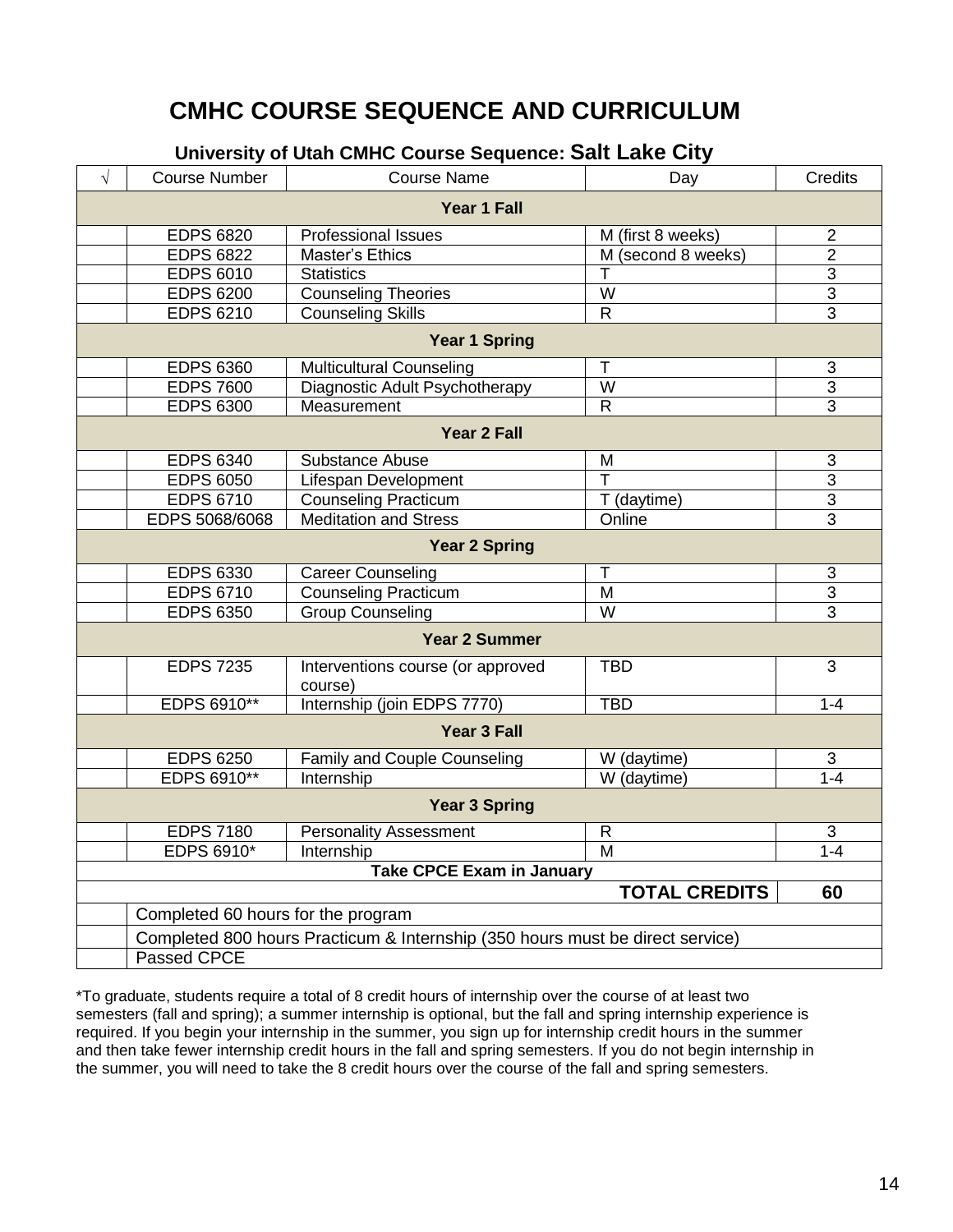#### **University of Utah CMHC Course Sequence: St. George**

| $\sqrt{}$ | <b>Course Number</b>        | <b>Course Name</b>                                                            | Day                     | <b>Credits</b> |
|-----------|-----------------------------|-------------------------------------------------------------------------------|-------------------------|----------------|
|           |                             | Year 1 Summer                                                                 |                         |                |
|           | <b>EDPS 6210</b>            | <b>Counseling Skills</b>                                                      | Summer Schedule*        | 3              |
|           | <b>EDPS 6360</b>            | <b>Multicultural Counseling</b>                                               | Summer Schedule*        | $\overline{2}$ |
|           | <b>EDPS 6361</b>            | <b>Advanced MC Lab</b>                                                        | Summer Schedule*        | 1              |
|           |                             | Year 1 Fall                                                                   |                         |                |
|           | <b>EDPS 6820</b>            | <b>Professional Issues</b>                                                    | M                       | $\overline{2}$ |
|           | <b>EDPS 6822</b>            | <b>Ethics</b>                                                                 | M                       | $\overline{2}$ |
|           | <b>EDPS 6200</b>            | <b>Counseling Theories</b>                                                    | W                       | $\overline{3}$ |
|           | <b>EDPS 6050</b>            | Lifespan Development                                                          | $\overline{\mathsf{T}}$ | $\overline{3}$ |
|           |                             | Year 1 Spring                                                                 |                         |                |
|           | <b>EDPS 7600</b>            | Diagnostic Adult Psychotherapy                                                | W                       | 3              |
|           | <b>EDPS 6300</b>            | <b>Measurement and Assessment</b>                                             | $\mathsf{R}$            | 3              |
|           |                             | Year 2 Summer                                                                 |                         |                |
|           | <b>EDPS 6350</b>            | <b>Group Counseling</b>                                                       | Summer Schedule*        | 3              |
|           |                             | Year 2 Fall                                                                   |                         |                |
|           | <b>EDPS 6340</b>            | <b>Substance Abuse Counseling</b>                                             | M                       | 3              |
|           | <b>EDPS 6010</b>            | <b>Statistics</b>                                                             | T (daytime)             | $\overline{3}$ |
|           | <b>EDPS 6710</b>            | <b>Counseling Practicum</b>                                                   |                         | $\overline{3}$ |
|           |                             | Year 2 Spring                                                                 |                         |                |
|           | <b>EDPS 6330</b>            | <b>Career Counseling</b>                                                      | $\mathsf T$             | 3              |
|           | <b>EDPS 6710</b>            | <b>Counseling Practicum</b>                                                   | M                       | $\overline{3}$ |
|           | <b>EDPS 6068</b>            | <b>Meditation and Stress</b>                                                  | Online                  | $\overline{3}$ |
|           |                             | Year 3 Summer                                                                 |                         |                |
|           | <b>EDPS 7235 or</b><br>6960 | Interventions Course (or approved<br>course)                                  | <b>TBD</b>              | 3              |
|           | EDPS 6910**                 | Internship (join EDPS 7770)                                                   | <b>TBD</b>              | $1 - 4$        |
|           |                             | Year 3 Fall                                                                   |                         |                |
|           | <b>EDPS 6250</b>            | Family and Couple Counseling                                                  | T (daytime)             | 3              |
|           | EDPS 6910**                 | Internship                                                                    | T (daytime)             | 1-4            |
|           |                             | Year 3 Spring                                                                 |                         |                |
|           | <b>EDPS 7180</b>            | <b>Personality Assessment</b>                                                 | R                       | 3              |
|           | EDPS 6910**                 | Internship                                                                    | M                       | $1 - 4$        |
|           |                             | <b>Take CPCE Exam in January</b>                                              |                         |                |
|           |                             |                                                                               | <b>TOTAL CREDITS</b>    | 60             |
|           |                             | Completed 60 hours for the program                                            |                         |                |
|           |                             | Completed 800 hours Practicum & Internship (350 hours must be direct service) |                         |                |
|           | Passed CPCE                 |                                                                               |                         |                |

\*These courses are offered in a Summer Semester via broadcast (1 time per week for 3 weeks; 3-hours per class meeting) followed by a week-long in-person course in St. George (7 days total; 4-hours per class meeting) \*\*To graduate, students require a total of 8 credit hours of internship over the course of at least two semesters (fall and spring); a summer internship is optional, but the fall and spring internship experience is required. If you begin your internship in the summer, you sign up for internship credit hours in the summer and then take fewer internship credit hours in the fall and spring semesters. If you do not begin internship in the summer, you will need to take the 8 credit hours over the course of the fall and spring semesters.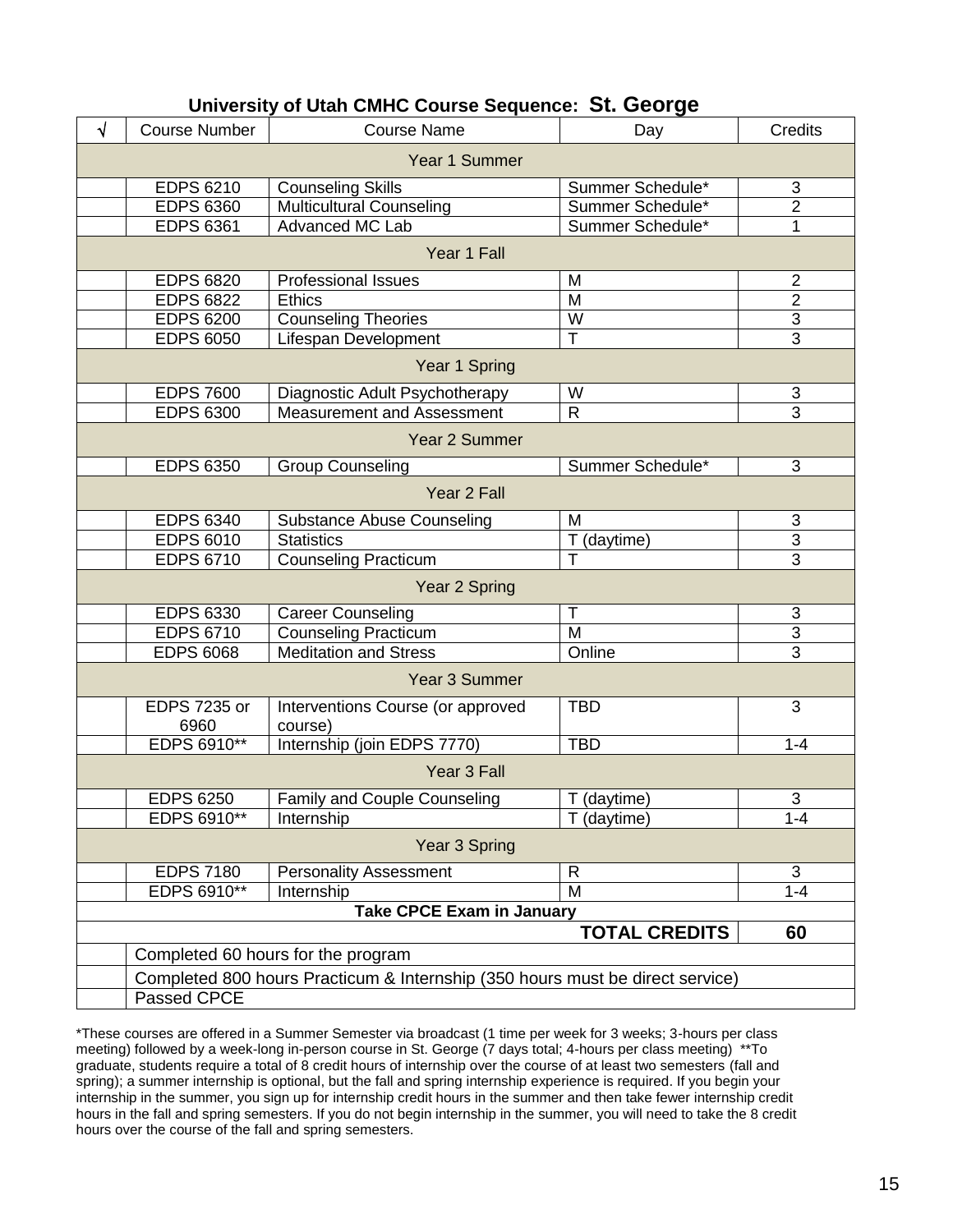## **COMPREHENSIVE EXAM**

Successful completion of the program also requires that students pass a comprehensive exam, typically conducted at the culmination of the student's program of study. This is a multiple choice examination that mirrors the National Counselor Examination (NCE). The specific exam is the Counselor Preparation Comprehensive Examination (CPCE), a 160 item exam used by over 220 colleges and universities that train professional counselors. Information about this exam can be found at:<http://www.cce-global.org/cpce> Study materials are available for check-out through our administrative assistants.

All admitted applicants in the Clinical Mental Health Counseling track will register and take the CPCE examination that is required for M.Ed. degree completion. Pass rates are established by national normative data and by the CCP faculty. Three faculty members from the CCP program are selected to serve as the student's Comprehensive Examination Supervisory Committee. These three committee members also serve as the student's supervisory committee and oversee the year-end evaluation of the student's program of study.

Individuals will have three opportunities to take and pass the CPCE. If an individual is unable to achieve the pass rate after two attempts, an alternate examination will be administered.

#### **INTERNSHIP REQUIREMENTS AND PREREQUISITES**

The internship in professional counseling is intended as a capstone experience for the final year of the M.Ed. degree program of study. Numerous internship placements are available throughout the metro area, and your internship coordinator will assist you in identifying a suitable match to your interests. Arrangements for the professional counseling internship are made through the internship coordinator in the semester (spring) prior to the beginning of the internship year. Prerequisites for enrolling in the EDPS 6910 (Internship in Professional Counseling) include successful completion of: EDPS 6010 (Introduction to Statistics); EDPS 6200 (Counseling Theories and Procedures); EDPS 6210 (Counseling Skills); EDPS 6300 (Introduction to Measurement); EDPS 6350 (Group Counseling Procedures); EDPS 6360 (Multicultural Counseling); EDPS 6710 (Skills Training Practicum); EDPS 7180 (Personality Assessment); EDPS 6960 (Master's Ethics); EDPS 6820 (Professional Issues in Counseling); and EDPS 7600 (Diagnostic Adult Psychopathology). The internship experience occurs over two semesters, with approximately 30 hours per week of supervised experience beginning fall semester, which translates into 900 hours of supervised work (the remaining 100 hours having been completed in practicum). **350 of these 800 practicum and internship hours must be direct service hours.** See below for definition of Direct Clinical Services.

The focus of the training program is to prepare mental health counselors to work across a variety of settings. This includes ensuring students' practicum and internship experiences reflect the philosophy and mission of the program.

**Direct** clinical services include synchronous in-person or tele-mental health services provided to client(s) via individual counseling, group counseling, couples counseling, family counseling, clinical intakes psychological evaluations and testing. Direct clinical service may also include co-therapy with another provider (e.g., group co-therapist; conducting therapy with a licensed provider).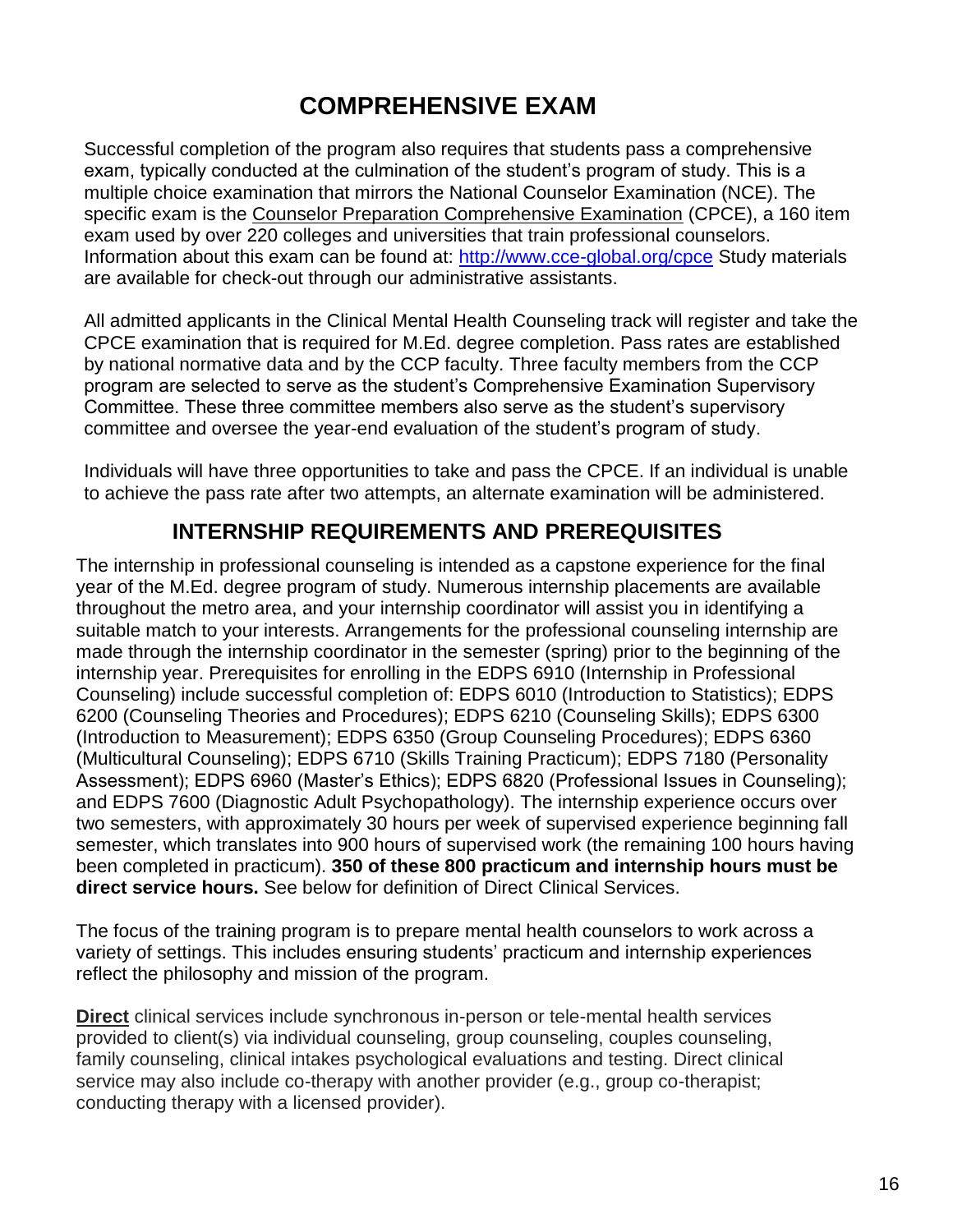**Indirect** clinical service includes activities directly related to the care of a client(s), but does not require synchronous interaction between a provider and a client. Some examples include record keeping, progress note writing, clinical supervision, case consultation, reviewing protocol or research on treatment for a particular diagnosis or treatment, attending clinical training workshops or presentations.

It is very important for students to consult with the program director and/or the assigned advisor to discuss whether future career objectives and licensure goals are aligned with the type of clinical training students receive during their master's internship experience while in the program. For example, if a student aims to provide individual, couples, or group counseling services, the practicum/internship experiences and direct services they engage in should reflect training in these types of counseling modalities.

## **LICENSURE INFORMATION**

The clinical mental health counseling emphasis meets the educational requirements for licensure as a clinical mental health counselor in the state of Utah. Licensure is regulated by the Professional Counselor Licensing Board under the rules and regulations of the Division of Occupational and Professional Licensing (DOPL) in the state of Utah.

Information pertaining to licensure and application materials can be obtained from:

*Department of Commerce Division of Occupational and Professional Licensing Heber M. Wells Building/160 East 300 South Salt Lake City, Utah 84145-0805 (801) 530-6628 OR* access the DOPL web page at: [http://www.dopl.utah.gov/licensing/professional\\_counseling.html](http://www.dopl.utah.gov/licensing/professional_counseling.html)

If a student anticipates moving to another state after graduation with the goal of attaining licensure, it is the individual's responsibility to learn about and address licensure requirements.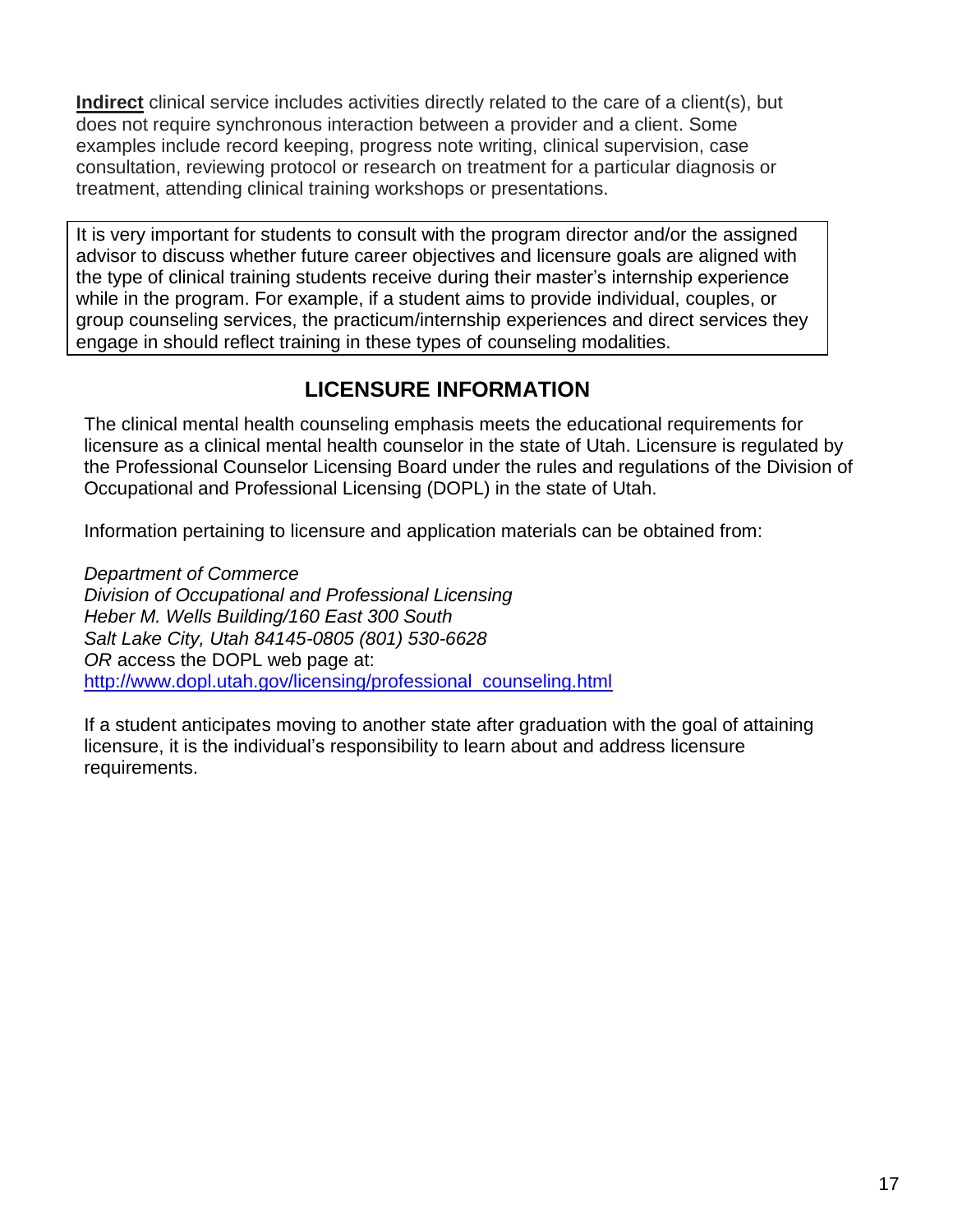## **ACADEMIC STANDARDS, STUDENT EVALUATION, AND APPEALS**

#### ACADEMIC STANDARDS

**Student Grades:** In the academic arena, student grades based on formal coursework are examined. Students are expected to maintain an acceptable cumulative Grade Point Average (GPA), which, defined by the graduate school, is at least a B or 3.0 average. The graduate school requires the department to place a student on probation if the student's cumulative GPA drops below 3.0. Following graduate school policy, when a student's cumulative GPA is below 3.0, the student's academic record will be designated as "probationary status."

Probationary status requires that the student formally appeal to the CCP faculty to remove the probationary status designation. This requires rectifying a sub-standard GPA and involves a formal letter and petition that will be voted on for approval by the CCP faculty. The record of this appeal process will be placed in the student's permanent academic file.

The graduate school will not accept any grade below a C- as credit towards a degree. Further, the CCP faculty has determined that all students must earn a minimum grade of B- or credit (CR) in required courses. Any grade below B-, if there exists an active Incomplete designation on the student's transcript, or any No-credit (NC) report on the transcript must be rectified or retaken as soon as possible (but within 12 calendar months) and, if not ameliorated with a grade of a B- or better or CR (for credit only coursework), may result in the student's dismissal from the program for failure to meet the academic standards of the program. If a required course that has received a sub-standard grade is not passed with a B- or better on a second attempt, a formal petition from the student to the CCP faculty is required for approval to retake a course a third time. If a student does not pass (at a B- or better) any required course after a third attempt, the student may be dismissed from the program for failure to meet the minimum CMHC academic standards.

**Comprehensive Examination:** Academic competence is also assessed through taking the comprehensive exam, the Counselor Preparation Comprehensive Examination (CPCE Exam), and obtaining a score that is above the national average (in 2021 – 88.10 or above). Any student not obtaining the national average is provided two opportunities to retake the exam. The student meets with the program director and discusses a study plan and retake of the exam. After two attempts at passing the CPCE, there is an alternate oral exam that is offered. The student is then required to form a three-member committee of which includes program director and one other CCP faculty member. The program then considers changing the CPCE exam to an oral exam. Failure to pass the oral exam after the three attempts of the CPCE is grounds for program dismissal for not meeting the minimum CMHC academic standards.

**Personal/Interpersonal Functioning:** Occasionally, a student may experience personal or interpersonal difficulties that lead the faculty to question the student's ability to function as a professional. However, if, in the collective judgment of the faculty, a student is experiencing such difficulties, the student may first be informally advised by their advisor and/or program director to seek appropriate professional or other help to remediate and resolve the difficulty. As a result of the annual student evaluation, the faculty may also collaboratively develop a remediation plan. Problems that would meet the definition of a personal/interpersonal difficulty are those that are likely, in the professional judgment of the faculty, to interfere with the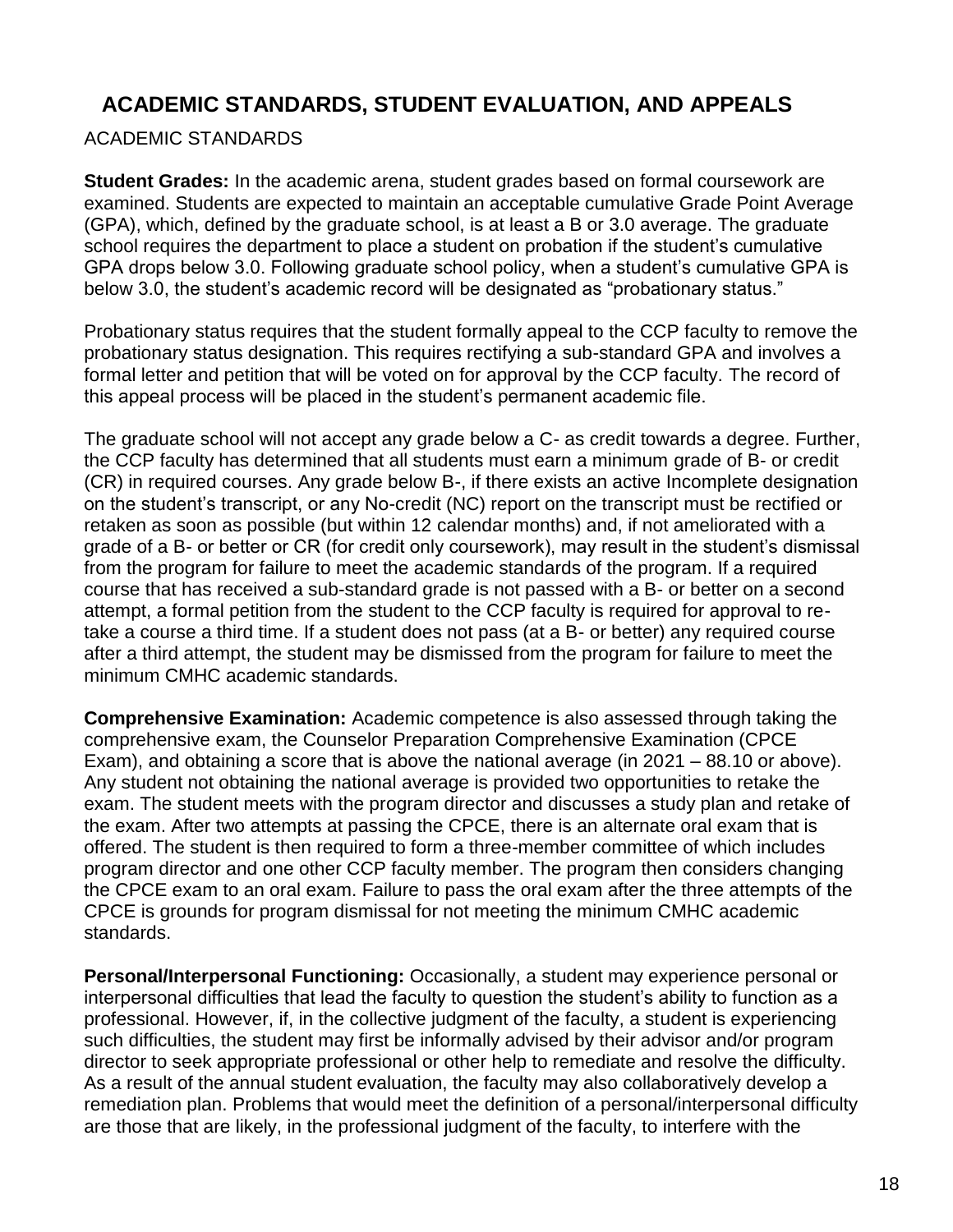student's ability to function competently and safely in providing psychological services to students/clients and/or function credibly as a student member of a professional mental health service team. Some characteristics of personal/interpersonal difficulties include but are not limited to: (a) the student does not acknowledge, understand, or address the problem when it is identified; (b) the problem is not merely a reflection of a knowledge or skill deficit that can be remedied by additional standard training; (c) the quality of services delivered by the student is sufficiently negatively affected by the problem as to raise concern in the judgment of a supervisor about the welfare and best interest of a student's client; (d) the problem is not restricted to one area of academic/professional functioning; (e) a disproportionate amount of attention by faculty or supervisors is required and the problem continues to persist; (f) the student's behavior does not change as a function of feedback, remedial efforts, and/or other faculty interventions to ameliorate the problem; (g) the problematic behavior has ethical or legal ramifications for the program and its continuing accreditation status; and/or (h) the student's behavior negatively affects the public's view of the program or an agency in which the student practices or with which the program has an ongoing professional relationship.

If a student has been identified with problems that affect their personal/interpersonal functioning to the extent that questions of student competency are raised by the CCP faculty or practicum/internship supervisor, the student's program of study will be designated as on probationary status. In this instance, probationary status requires that a remediation plan is established in consultation with the student (where possible) and the CCP faculty (directed by the program director) to ameliorate the problem. The student, the program director, and/or the advisor will collaboratively establish a remediation contract that must be satisfied before the student can appeal to have the probationary designation removed from the student's program of study.

The student must, upon satisfactorily rectifying the personal/interpersonal problem through the successful fulfillment of the terms of the remediation contract, initiate a letter that is approved and countersigned by the program director and/or advisor petitioning the CCP program to remove the probationary status designation from the student's program of study. If the student is not successful in removing a probationary designation for a personal/interpersonal problem within one academic year, the student will be dismissed from the CMHC program for failure to meet minimum academic standards of the program.

**Ethical Standards and Professional Guidelines:** The continued development of CMHC as a profession is dependent upon those in the field consistently implementing ethical standards of conduct in their professional work. The CMHC program endorses the ACA and AMHCA Ethical Standards. These standards are used in the licensing laws in the state of Utah. Students in the program must adhere to these standards and principles in all of their work as counselors-in- training. Students must familiarize themselves with the Code of Ethics during their first semester in residence in the program. Students who are suspected of violating any of the standards or principles will be subject to program sanctions including, but not limited to, remediation or program dismissal. Although students will have the right to due process as described below, suspected egregious violations of certain ethical standards or principles (e.g., falsification of data, sexual misconduct, or violations of confidentiality) may result in immediate suspension or dismissal.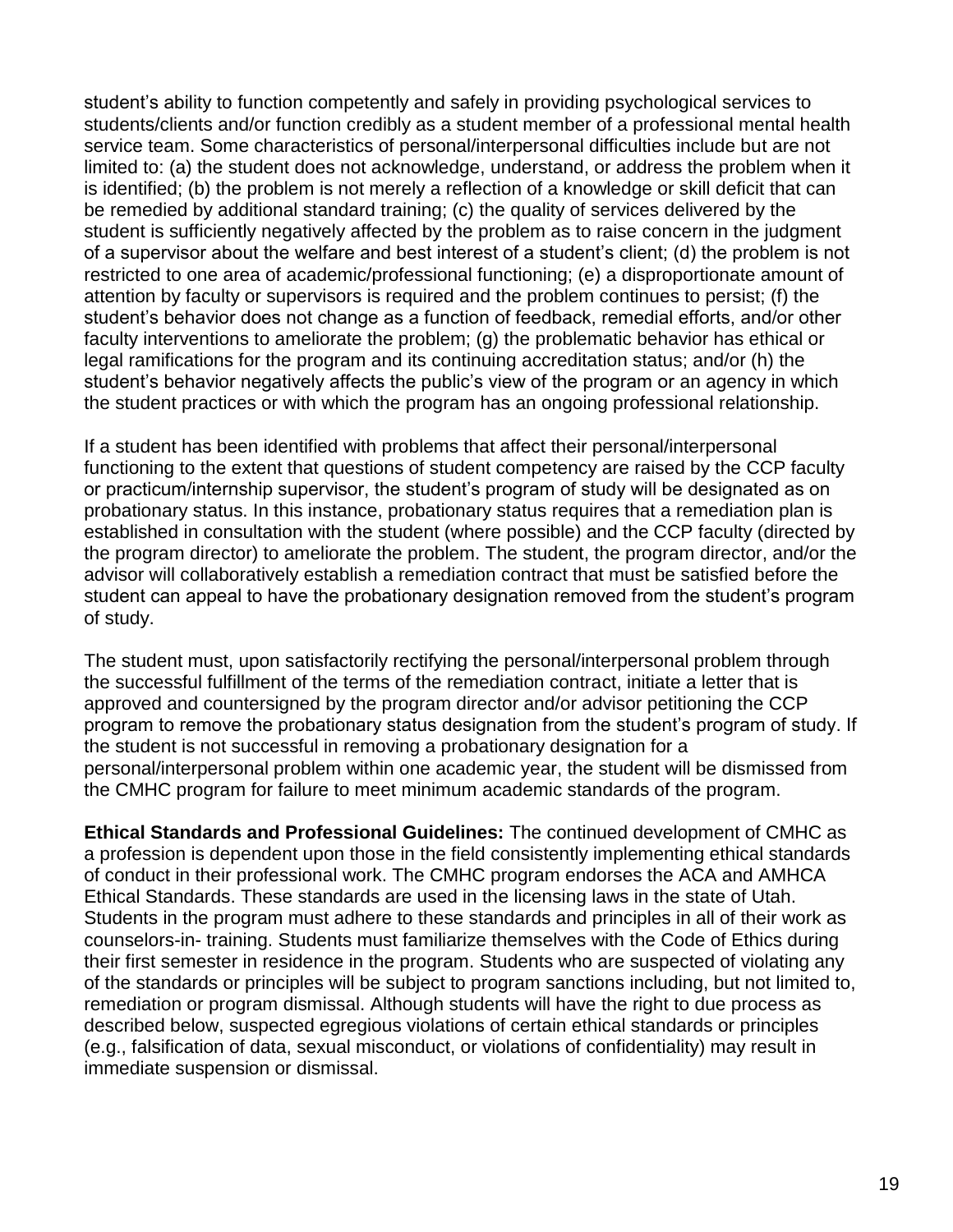The privilege of attending the University of Utah and becoming a part of the counseling/ counseling psychology community both at Utah and in the broader profession of psychology is accompanied by the responsibility to adhere to the highest ethical standards and standards of academic integrity without which the university, program, and profession could not function. A key component of academic integrity is honesty. All students are expected to adhere to the University of Utah Student Code of Conduct and to the highest levels of academic integrity. Examples of breaches of academic integrity, or academic misconduct, include falsifying research data, cheating, and plagiarism.

According to the University of Utah Student Code of Conduct, plagiarism is "the intentional unacknowledged use or incorporation of any other person's work in, or as a basis for, one's own work offered for academic consideration or credit or for public presentation. Plagiarism includes, but is not limited to, cheating, misrepresenting one's work, inappropriately collaborating, plagiarism, and fabrication or falsification of information. It also includes facilitating academic misconduct by intentionally helping or attempting to help another to commit an act of misconduct." The program has zero tolerance for academic misconduct, considered a breach of both professional ethics and academic integrity, and such breaches will be treated seriously. Consequences for academic and behavioral sanctions are defined in the Student Code (Sections B.3. and B.6) (http://regulations.utah.edu/academics/6-400.php) and may include (but are not limited to) redoing an assignment, receiving a lowered grade, failing a course, or dismissal from the program.

**Graduate School Policies:** Students can consult the University of Utah Graduate Student [Policies online at http://gradschool.utah.edu for information concerning](http://gradschool.utah.edu/)  [graduate registration,](http://gradschool.utah.edu/) graduate admissions, international admissions, credit and grading policies, degree requirements, dissertation regulations and deadlines, graduate records, and master's examinations.

#### **STUDENT EVALUATION**

At the end of each academic semester, the CCP faculty meet to review and evaluate student progress in their respective programs. Students are evaluated in the following areas: academic performance, clinical skill development, ethical behavior, professionalism, multicultural competence, and self-care. Feedback from adjunct faculty is solicited and used as part of the evaluation. Students who are deemed to be experiencing issues of concern or who have been flagged for attention (e.g., academic problems, feedback on counseling practice that is below the expected level of competency, personal or interpersonal difficulties, or failing to proceed through the program in a timely manner) are also evaluated at the end of each fall semester.

If a student is having difficulties, those problems will be clearly specified in the annual evaluation. A meeting is also arranged with the student to address specific issues, and this is documented by the program director and/or advisor. In collaboration with the students, expectations are delineated along with a timeline for rectifying the problem or issue. Depending on the issue, the student may be asked to meet with the faculty to discuss the situation and possible solutions; the student may be given a specified time frame (e.g., one semester, one academic year, or until some other specific date) in which feedback must be attended to and problems resolved. In these instances, the student's program of study may be placed on probationary status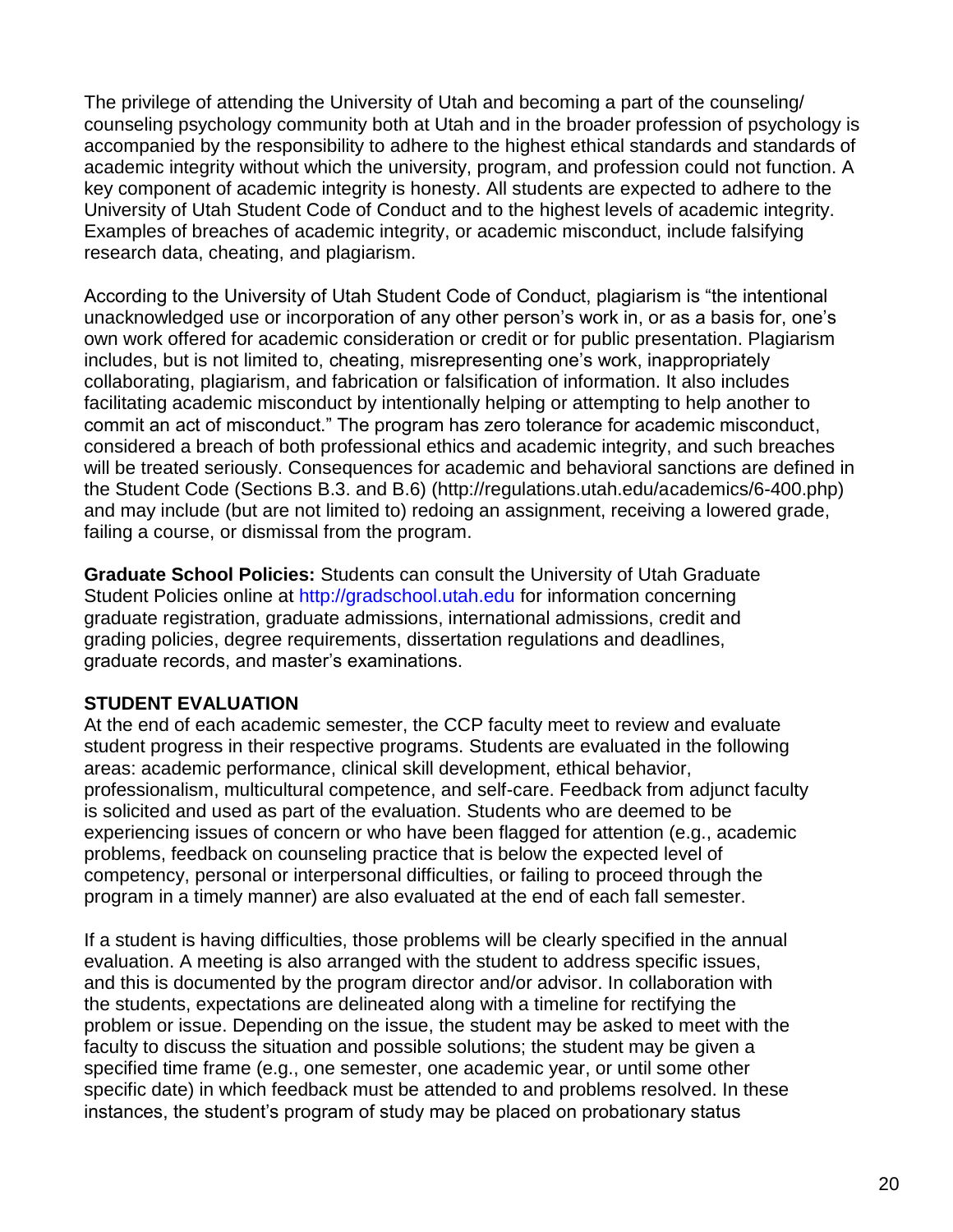and/or the student may be required to limit further coursework or other activities until the problem is resolved. The student will also be advised in writing if dismissal is pending based on non-completion of requirements or related difficulties. At each stage of the process, the student is urged to consult the program director and/or advisor for clarification, advice, and support.

#### **CMHC EVALUATION PROCESS**

- $\Box$  At least two weeks prior to the Annual Student Evaluation Meeting (4th Monday in April), the program director sends an official email to all students in the program stating the date of the evaluation meeting and a web link to complete the Student Self-Assessment (SSA) (See Appendix C).
- □ Students must complete the Student Self-Assessment at least one week prior to the annual evaluation meeting. Students on probationary status must provide a detailed update on the progress they have made toward removing the probationary status designation.
- $\Box$  The program director reviews the SSAs and compiles information in preparation for the annual meeting.
- □ At the Mid-Year Student Evaluation Meeting, the program director only reports on students for whom they deem "needing faculty attention." Examples of issues/concerns needing faculty attention include: poor academic performance, poor clinical skill development (low competency ratings from counseling skills instructor or practicum/internship supervisor), concerns about ethical/legal/professional behavior, concerns about multicultural competence, difficulties integrating self-care or struggles with work-life balance. Students will meet with their advisors and/or program director to discuss strengths and any specific growth areas before the end semester. A specific written plan will be developed only if concerns are noted at the mid-year evaluation meeting. This is developed in collaboration with the advisor and/or program director and is placed in the student file by the academic coordinator.
- $\Box$  At the Annual Student Evaluation Meeting, the program director presents a synopsis of each student's progress addressing academics (e.g., grades), professional practice, professional/ethical behavior, multicultural competency, and personal/interpersonal behavior and competency activities (with input augmented by practicum and internship supervisors and adjunct faculty).
- $\Box$  Based on faculty feedback and discussion, a brief written summary is completed by the program director and a copy is provided to the student and academic coordinator by the end of the semester when grades are due. If there are concerns, a meeting will be scheduled with the student, program director and/or advisor to review the annual evaluation and provide specific feedback to the students. In collaboration with the student, a remediation plan will be developed, and the expectations and timeline will be delineated.
- $\Box$  For students who will be entering their second and third year of the program, the self-assessment will be reviewed by student and advisor/program director in the fall to collaboratively create goals for the following year.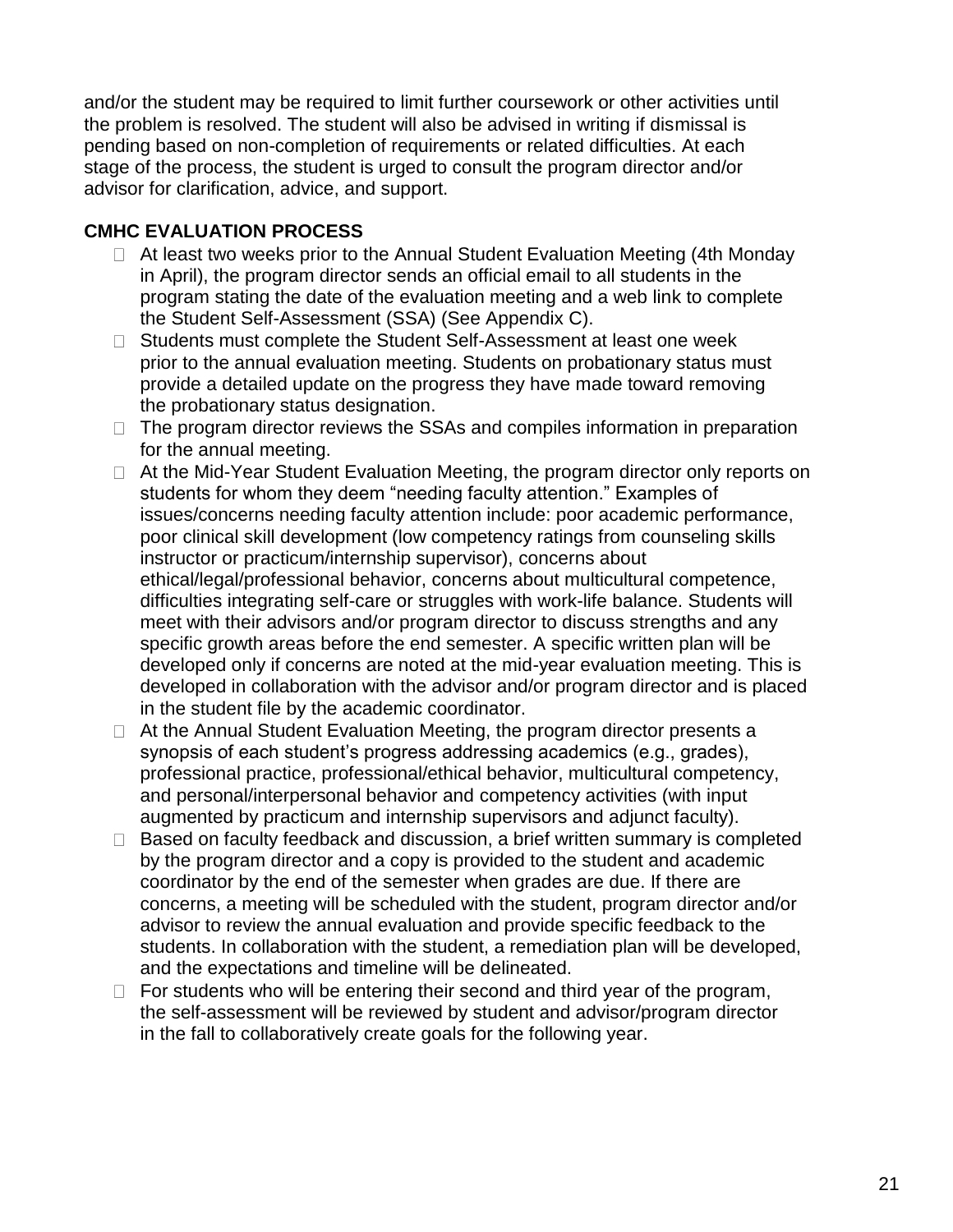#### **APPEAL PROCESS**

In some cases, a student may disagree with the outcome of their evaluation, course grades, or supervisory or practicum evaluations. In these cases, the following procedures have been identified to guide students in the process of appealing such decisions.

- $\Box$  The first course of action is for the student to meet with the person involved (faculty member or site supervisor). In the interest of collegiality and in keeping with ethical behavior, as well as to empower students to handle conflicts in a productive and forthright manner, students are encouraged to first attempt to resolve issues directly with whom they have a perceived conflict or grievance. However, because of the power differential inherent in the faculty-student relationship, along with student concerns about evaluation, it may be difficult or unwise to proceed in this direct manner. When this is the case, the student may want to contact the program director or another faculty member who may act as a consultant in the matter. If doing so would present a conflict of interest, the student may take their concern directly to the department chairperson.
- $\Box$  If the student meets with the person involved and the concern is not dealt with to the student's satisfaction, the student may present their concern orally or in writing to the program director.
- $\Box$  The program director will then approach the individual to discuss a satisfactory resolution of the concern. Please note that it is a university policy that representatives of the university report instances of alleged discrimination or sexual harassment to Office of Equal Opportunity/Affirmative Action (OEO/AA).
- $\Box$  If the results of this interaction are unsatisfactory from the student's perspective, the student may communicate, verbally or in writing, to the chair of the department. If those results are unsatisfactory from the student's perspective, they can then communicate verbally or in writing to the dean of the College of Education.
- $\Box$  If the chair or dean fails to respond, or if the student disagrees with the decision, or if the program disagrees with the decision, a formal appeal may be submitted to the Academic Appeals Committee of the College of Education within 15 days of the chair or dean's failure to respond. Detailed information about the Academic Appeals Committee, along with specific steps to follow an appeal, is contained in the University of Utah Student Code found at: [http://regulations.utah.edu/academics/6-](http://regulations.utah.edu/academics/6-400.php) [400.php.](http://regulations.utah.edu/academics/6-400.php)

The CCP faculty is committed to student progress and success in the program. Students are strongly urged to maintain contact with their program director throughout the program. If unforeseen circumstances prevent the timely and successful progression through the program, students are urged to consult as early as possible with program director to explore possible solutions. Students may request one-year extensions of time deadlines for exceptional circumstances. The faculty will review each request on an individual basis, considering such factors as whether the student is continuing to make acceptable progress, the student's success in other areas of the program besides the one in question, and the student's demonstration of a responsible and coherent plan to remedy the identified problem.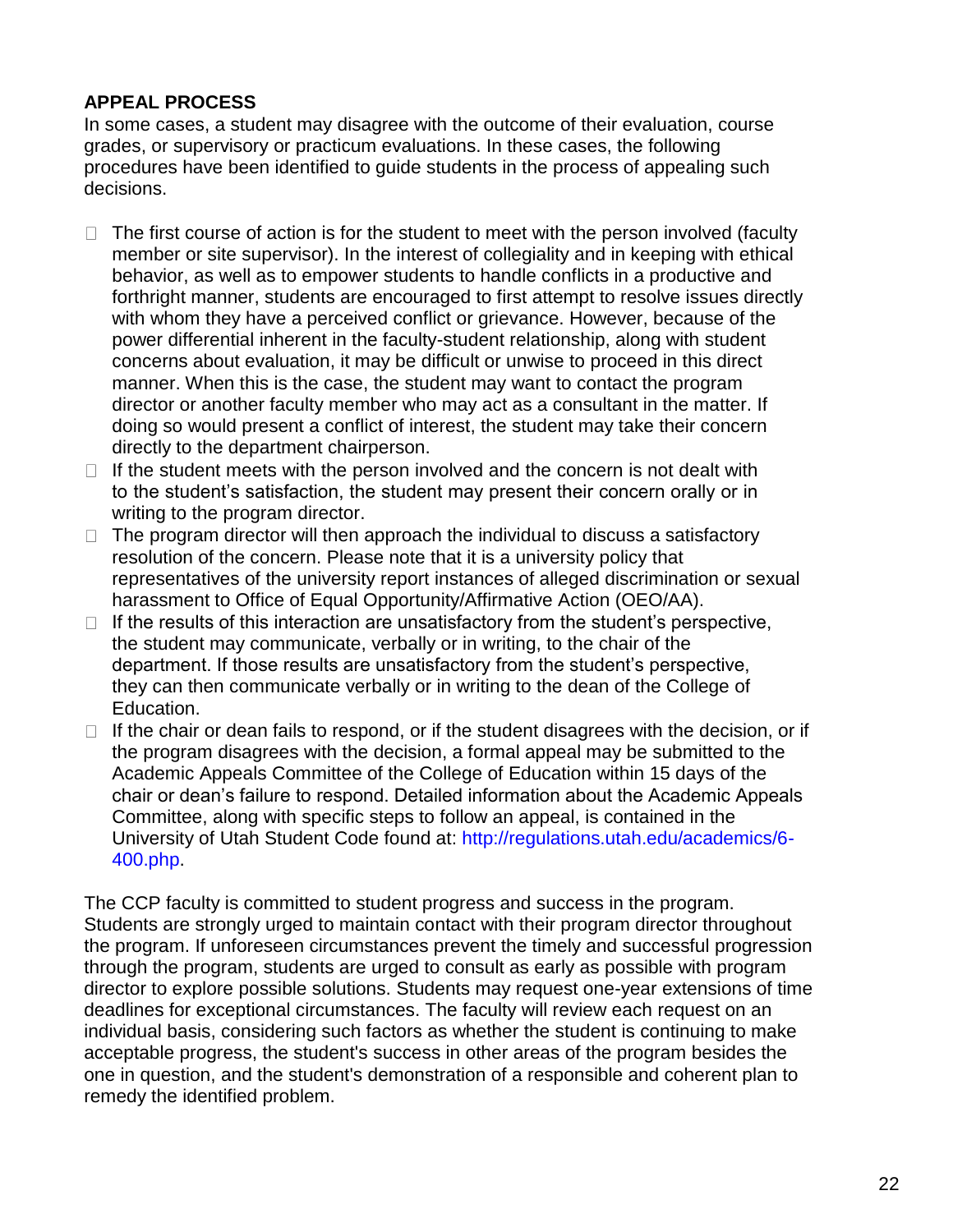#### **ADDRESSING CONFLICT, HARASSMENT, OR HOSTILE CLIMATE**

In addition, students will want to be aware of the following guidelines if they experience conflict, harassment, or a hostile climate that negatively affects their experience in the program. Due process for appealing or resolving such grievances is based on the University of Utah Code of Student Rights and Responsibilities (Student Code) online at [http://www.admin.utah.edu/ppmanual/8/8-10.html.](http://www.admin.utah.edu/ppmanual/8/8-10.html)

Note that grievance procedures associated with the annual review of student performance or other academic evaluations in the program are discussed in detail above.

Students in the CMHC program have the right to be treated with respect, and the faculty desire to create an environment in which individual and cultural differences are valued and faculty and students work together with a sense of collaboration and mutual consideration. Despite the best efforts of both students and faculty, however, occasionally circumstances may occur in which the imbalance of power or other factors negatively affect student welfare or put students at risk. In such cases, for example, a student may invoke grievance procedures.

The University of Utah nondiscrimination statement, to which the CMHC program and department of Educational Psychology adhere, prohibits discrimination on the basis of "race, color, national origin, sex, age, status as a person with a disability, religion, sexual orientation, and status as a veteran or disabled veteran." Specific questions related to discrimination may also be addressed by contacting the University's Office of Equal Opportunity/Affirmative Action (OEO/AA), which can be found on the web at: [http://www.oeo.utah.edu. It is the responsibility of faculty and other representatives of](http://www.oeo.utah.edu/)  [the](http://www.oeo.utah.edu/) university to report instances of sexual harassment or discrimination to OEO/AA.

In addition, the Center for Disability Services provides direct assistance to students with disabilities to encourage and enhance their independence, ongoing cooperative efforts to develop and maintain an accessible physical environment, and educational efforts to create a supportive psychological environment so students can achieve their educational objectives. The Center for Disability Services may be contacted at [http://disability.utah.edu, 162 Union](http://disability.utah.edu/) Bldg, 200 South Central Campus Drive, Room #162, Salt Lake City, Utah 84112-9107. Voice/TDD: (801) 581-5020 - Fax: (801) 581- 5487 - Operator: (801) 581-7200.

INFORMATION ABOUT PROFESSIONAL ORGANIZATIONS Students and potential applicants may want to review additional information relevant to the CMHC specialization at the following links:

American Counseling Association: https://www.counseling.org/ ACA Code of Ethics: http://www.counseling.org/Resources/aca-code-of-ethics.pdf American Mental Health Counseling Association:<http://www.amhca.org/> AMHCA Code of Ethics http://www.amhca.org/page/codeofethics Utah Mental Health Counselors Association http://umhca.org/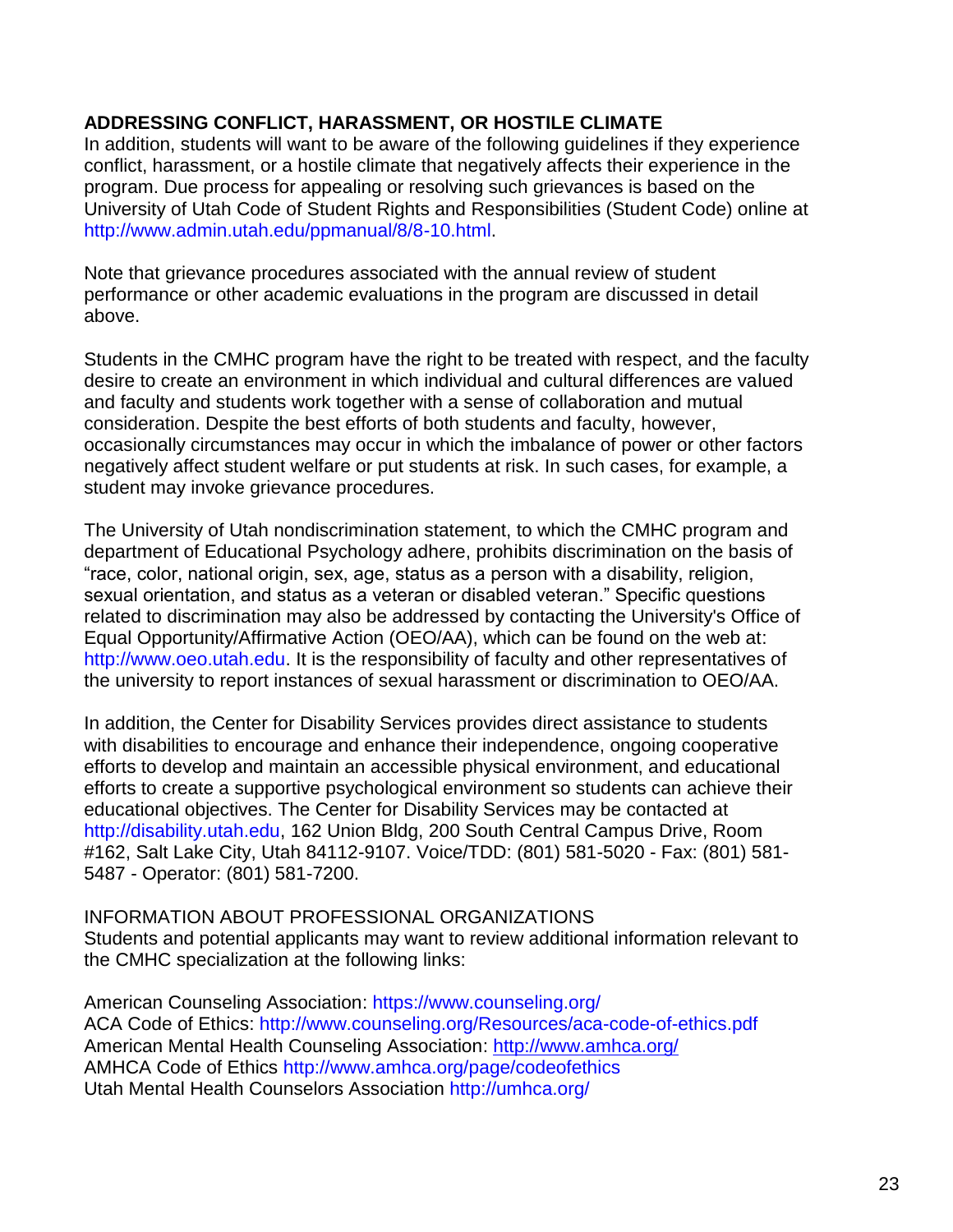## **PROVISION OF COUNSELING SERVICES DURING THE PROGRAM**

Students involved in the skills training practicum (EDPS 6710) or internship experiences must provide evidence of professional liability insurance (even though EDPS 6710 employs only volunteer clients, liability insurance provides added protection to you for unforeseen circumstances). This insurance can be purchased through the American Counseling Association (ACA) or the Association for Mental Health Counselors (AMHCA).

Students *must* be registered for an internship (EDPS 6910) in order to receive credit towards their program of study for engaging in the provision of supervised mental health counseling.

Students are not permitted to provide mental health services while matriculating in this program unless they are registered for either Practicum (or 6710) or Internship (6910). The only exception to this rule is if a student is practicing under another license which authorizes the delivery of services being offered by the student (e.g., LCSW).

## **ADDITIONAL PROGRAM AND DEPARTMENT POLICIES**

You *must* be registered for a minimum of three credits during each fall and spring semester to maintain your status as a matriculated graduate student at the University of Utah (note: students may, but are not required to, enroll in summer). Students must also be enrolled for three semester hours of graduate credit in the semester that they take the master's comprehensive examination (or CPCE). Students must complete all requirements for the degree within a four year time limit. Failure to meet the four-year time limit deadline is grounds for dismissal from the program.

All students must file supervisory committee forms with the departmental academic program specialist, which are due by the student's second year in the graduate program. Students should also be aware that their admission to candidacy form (also known as the program of Study Form) must be completed in the semester the student intends to graduate. To complete these forms, please consult with the Academic Coordinator, JoLynn Yates: 801-581-7148

FORMS DUE:

Fall Year 3: Program of Study Form Fall Year 3: Supervisory Committee Form November 1st of the year before graduation: Apply for Graduation

See the Academic Coordinator for forms.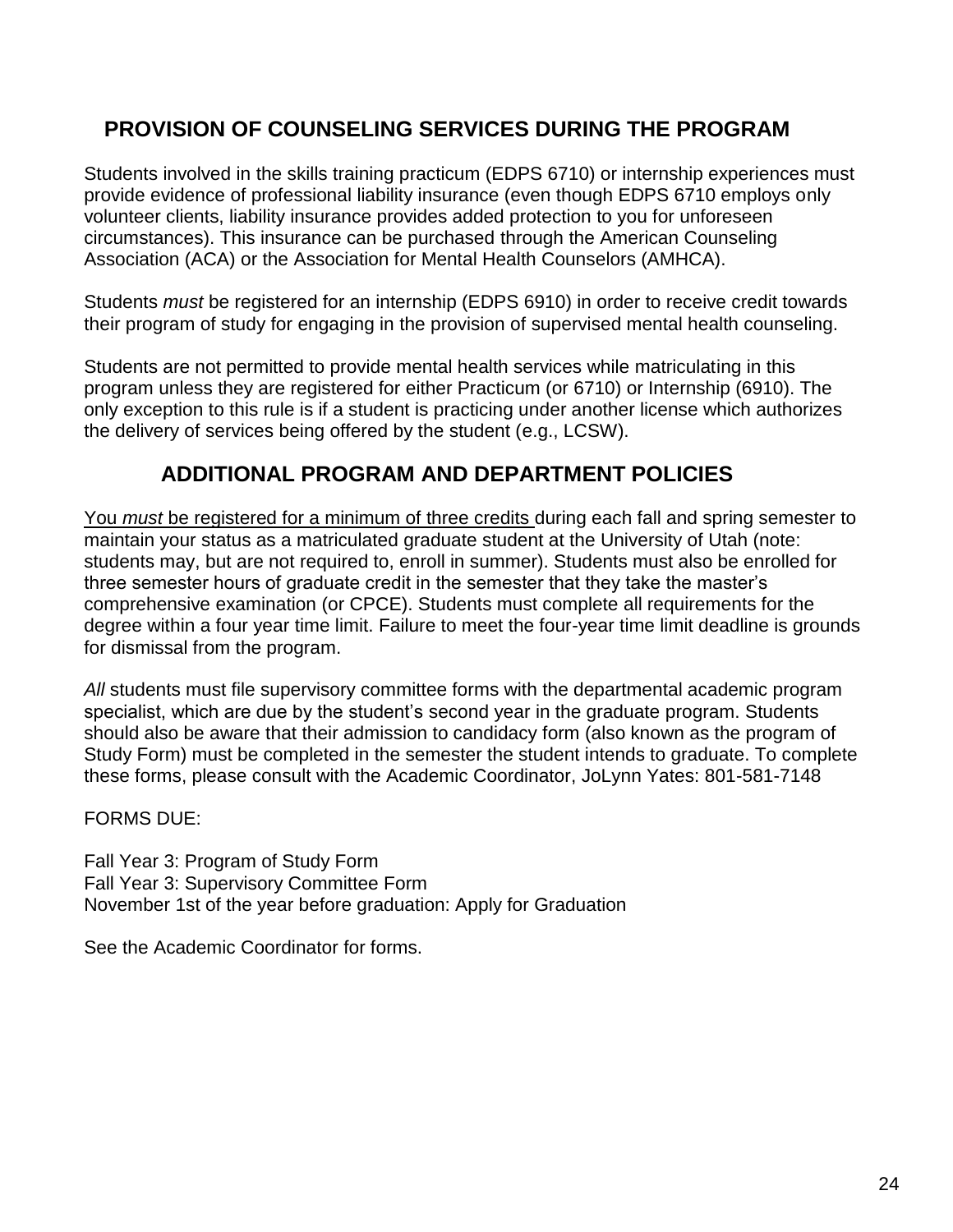## **ADMISSIONS REQUIREMENTS AND PROCEDURES**

The Counseling and Counseling Psychology (CCP) faculty evaluate admissions quality and diversity of experience and background, past academic achievement, personal statement, letters of recommendation, and Graduate Record Examination (GRE) scores. Applicants must meet the admissions requirements of the University of Utah Graduate School and demonstrate interest and commitment to Professional Counseling. Applications for admission are reviewed once per year. All materials must be received by December 15. Complete the online Graduate School application through the Apply Yourself system http://app.applyyourself.com/?id=utahgrad before the department's December 15<sup>th</sup> admission application deadline.

The graduate school allows six (6) semester hours of transfer work from other institutions OR nine (9) semester hours of graduate credit earned in a non-matriculated status at the University of Utah. These may be applied towards degree requirements at the discretion of the faculty. All transfer credit or credit earned in a non-matriculated status at the University of Utah must be approved by the CCP faculty and by the graduate school of the University of Utah.

The Counseling and Counseling Psychology program will conduct a group interview for potential applicants. These applicants are selected from the pool of students that apply for the CMHC program. Applicants will be notified after the interview of their admittance status.

## **DIFFERENTIAL TUITION**

Differential tuition is an additional fee paid by all students in the EDPS department's professional training programs. Currently differential tuition is approximately \$54.00 per credit hour. Differential tuition fees are returned in their entirety to the program and support students matriculating in that program through a variety of means including travel funding, professional development workshops, professional membership fees, etc. Further, these funds are used to support student socials, orientation sessions, student awards, and an annual supervisor and student recognition event. Students should contact their student representative for more information on how to take advantage of differential tuition funds. For more details regarding university tuition, fees, and differential tuition see:

<http://fbs.admin.utah.edu/download/income/Graduate/EPFeeRes.pdf>

#### **ADDITIONAL RESOURCES / LINKS**

Students and potential applicants may want to review additional information relevant to the counseling profession and the CMHC program at the following links:

- Utah Mental Health Counselors Association: [www.umhca.org](http://www.umhca.org/)
- MPCAC[:http://www.mpcacaccreditation.org/](http://www.mpcacaccreditation.org/)
- Council for Accreditation of Counseling and Related Professions (CACREP): [www.cacrep.org](http://www.cacrep.org/)
- National Board for Certified Counselors: [www.nbcc.org](http://www.nbcc.org/)
- Counselor Preparation Comprehensive Examination (CPCE):
- <http://www.cce-global.org/Org/CPCE>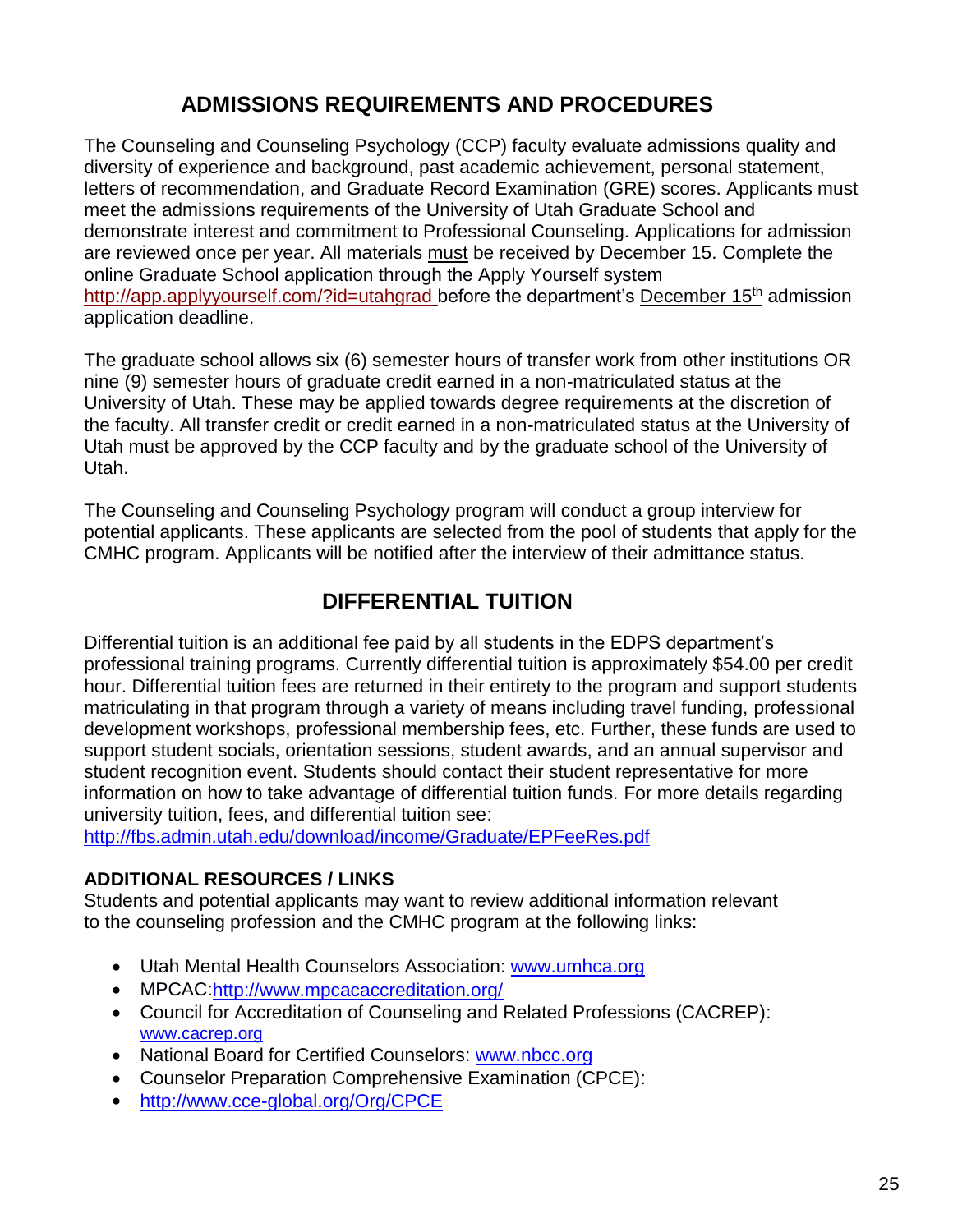University of Utah Student Code: [http://www.admin.utah.edu/ppmanual/8/8-](http://www.admin.utah.edu/ppmanual/8/8-10.html) [10.html](http://www.admin.utah.edu/ppmanual/8/8-10.html)

## **APPENDIX**

- A. Faculty and Staff Contact
- B. Program Course Checklist
- C. Student Self-Assessment
- D. Course Descriptions

## **A. CCP PROGRAM DIRECTORS & STAFF**

#### **CCP Program Faculty**

- Jennifer M. Taylor, Associate Professor Interim Director, CMHC Program 2021- 2023: jennifer.m.taylor@utah.edu
- Karen Tao, Associate Professor Director, Counseling Psychology Program: [k.tao@utah.edu](mailto:k.tao@utah.edu)
- A.J. Metz, Ph.D., Associate Professor Director, School Counseling: [aj.metz@utah.edu](mailto:aj.metz@utah.edu)

#### **Department Chair**

Jason Burrow-Sanchez, Ph.D., Professor: jason.burrow-sanchez@utah.edu

#### **Program Administration**

JoLynn Yates, Academic Coordinator: [jo.yates@utah.edu](mailto:jo.yates@utah.edu) Talin Jensen, Accounting: [talin.jensen@utah.edu](mailto:talin.jensen@utah.edu) Roussella Peirce, Executive Secretary [r.peirce@utah.edu](http://r.peirce@utah.edu)

#### **Important Resources**

- Educational Psychology Department Website:<http://ed-psych.utah.edu/prof-counseling/>
- University of Utah Technology Support: 801-585-3450
- University of Utah Canvas Support: 801-581-6112
- Questions Regarding Graduate Admissions:<http://admissions.utah.edu/> 801-581-7283
- Parking and Transportation:<http://commuterservices.utah.edu/campus-parking/> 801-581-6415
- Resume and Career Services:<http://careers.utah.edu/> 801-581-6186
- State of Utah Licensure Information: <http://www.dopl.utah.gov/licensing/cmhc.html> [http://www.counselor-license.com/states/utah](http://www.counselor-license.com/states/utah-counselor-license.html#context/api/listings/prefilter)[counselor-](http://www.counselor-license.com/states/utah-counselor-license.html#context/api/listings/prefilter) [license.html#context/api/listings/prefilter](http://www.counselor-license.com/states/utah-counselor-license.html#context/api/listings/prefilter)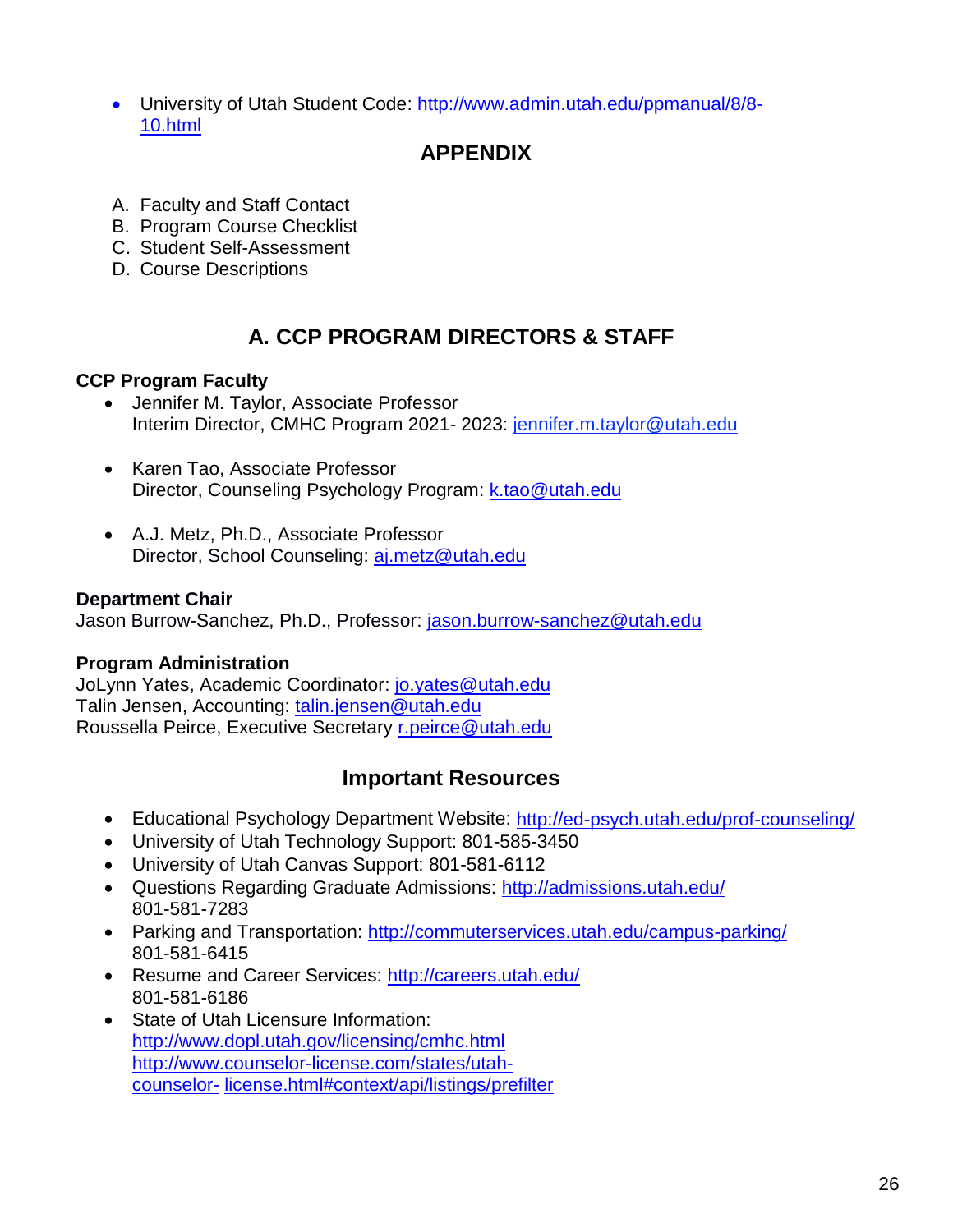## **B. Program Course Check List**

Major: Clinical Mental Health Counseling **Student:** Degree: Master of Education UNID: u0000000 Catalog Year: 2022-2023 60 semester hours

| ☑ |                | <b>Credits   Course</b>                        |
|---|----------------|------------------------------------------------|
|   | 2              | <b>EDPS 6820 Professional Issues</b>           |
|   | $\overline{2}$ | <b>EDPS 6822 Master's Ethics</b>               |
|   | 3              | <b>EDPS 6010 Statistics</b>                    |
|   | 3              | <b>EDPS 6200 Counseling Theories</b>           |
|   | 3              | <b>EDPS 6210 Counseling Skills</b>             |
|   | $\overline{2}$ | <b>EDPS 6360 Multicultural Counseling</b>      |
|   | 1              | EDPS6361 Advanced Multicultural Counseling Lab |
|   | 3              | EDPS 7600 Diagnostic Adult Psychotherapy       |
|   | 3              | <b>EDPS 6300 Measurement</b>                   |
|   | 3              | <b>EDPS 6340 Substance Abuse</b>               |
|   | 3              | <b>EDPS 6330 Career Counseling</b>             |
|   | 3              | EDPS 6250 Family and Couple Counseling         |
|   | 3              | EDPS 6050 Lifespan Development                 |
|   | 3              | EDPS 6350 Group Counseling                     |
|   | 3              | EDPS 5068/6068 Meditation & Stress             |
|   | 3              | <b>EDPS 7180 Personality Assessment</b>        |
|   | 3              | <b>EDPS 7235 Interventions</b>                 |
|   | 6              | <b>EDPS 6710 Counseling Practicum</b>          |
|   | 8              | EDPS 6910 Internship                           |

Completed 60 hours for the program

Completed 800 hours (Practicum and Internship); 350 direct hours\*

Passed CPCE

\*Direct service hours include provision of: Individual, couple, family, or group counseling services; assessment; psychoeducational activities; mental health consultation.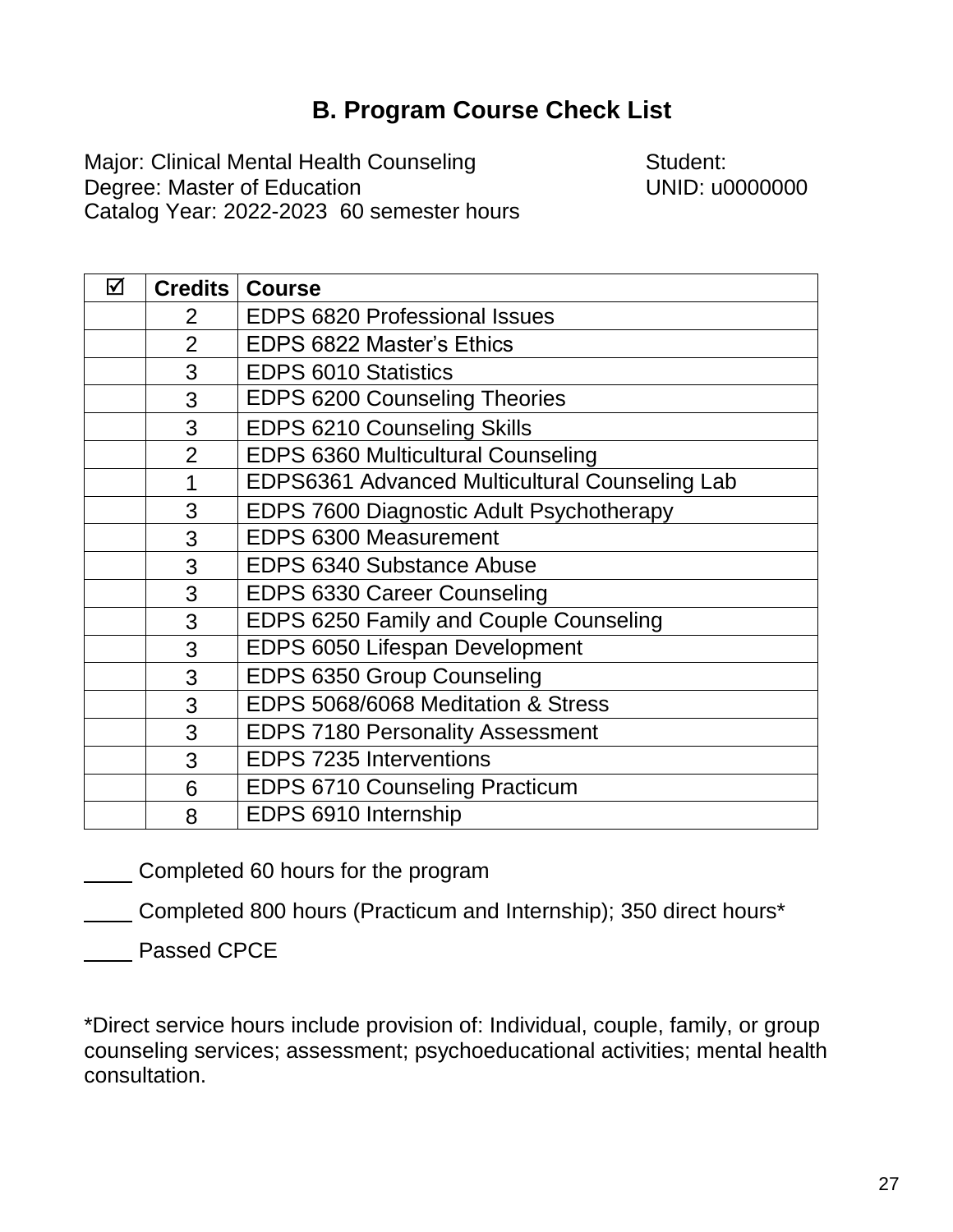## **C. Student Self-Assessment**

Q1 Name

Q2 Program

O Salt Lake City (SLC) (1)

O St. George (SGU) (2)

Q3 Year started in CMHC program

Q4 Cumulative GPA (from last semester)

Q5 Please respond to the statements below using the scale provided.

|                                                                                                                                  | <b>Strongly</b><br>disagree<br>(1) | <b>Disagree</b><br>(2) | Somewhat<br>disagree<br>(3) | <b>Neither</b><br>agree<br>nor<br>disagree<br>(4) | Somewhat<br>agree $(5)$ | Agree<br>(6) | Strongly<br>agree<br>(7) |
|----------------------------------------------------------------------------------------------------------------------------------|------------------------------------|------------------------|-----------------------------|---------------------------------------------------|-------------------------|--------------|--------------------------|
| anticipate receiving a grade of B- or above in all of my classes<br>this semester (1)                                            | $\bigcirc$                         | $\Omega$               | $\Omega$                    | $\circ$                                           | $\Omega$                | $\Omega$     | $\Omega$                 |
| anticipate receiving a cumulative GPA of 3.0 or above this<br>semester (2)                                                       | $\mathsf{O}$                       | $\Omega$               | Q                           | $\Omega$                                          | $\Omega$                | $\Omega$     | ∩                        |
| am able to identify ethical and legal issues in clinical mental<br>health counseling (3)                                         | $\Omega$                           | $\Omega$               | $\Omega$                    | $\bigcirc$                                        | $\Omega$                | $\Omega$     |                          |
| I know how to intervene when an ethical and/or legal issue arises<br>in clinical mental health counseling (4)                    | $\circ$                            | $\Omega$               | $\Omega$                    | $\Omega$                                          | $\Omega$                | $\Omega$     | ∩                        |
| I have the ability to use basic counseling skills (e.g., paraphrase,<br>feeling reflection, open questions, etc.) (5)            |                                    | $\Omega$               | Q                           | $\Omega$                                          | $\Omega$                | $\Omega$     | ∩                        |
| am able to appropriately use advanced counseling skills (e.g.,<br>gentle confrontation, suicide assessment, immediacy, etc.) (6) | $\bigcirc$                         | $\Omega$               | $\Omega$                    | $\Omega$                                          | $\Omega$                | $\Omega$     | ∩                        |
| am able to identify and address multicultural/ diversity/ social<br>justice issues in the mental health settings (7)             | $\Omega$                           | $\Omega$               | $\Omega$                    | $\Omega$                                          | $\Omega$                | $\Omega$     | ∩                        |
| am able to translate counseling theories into practice (8)                                                                       | $\circ$                            | $\Omega$               | Q                           | $\bigcirc$                                        | $\Omega$                | $\Omega$     |                          |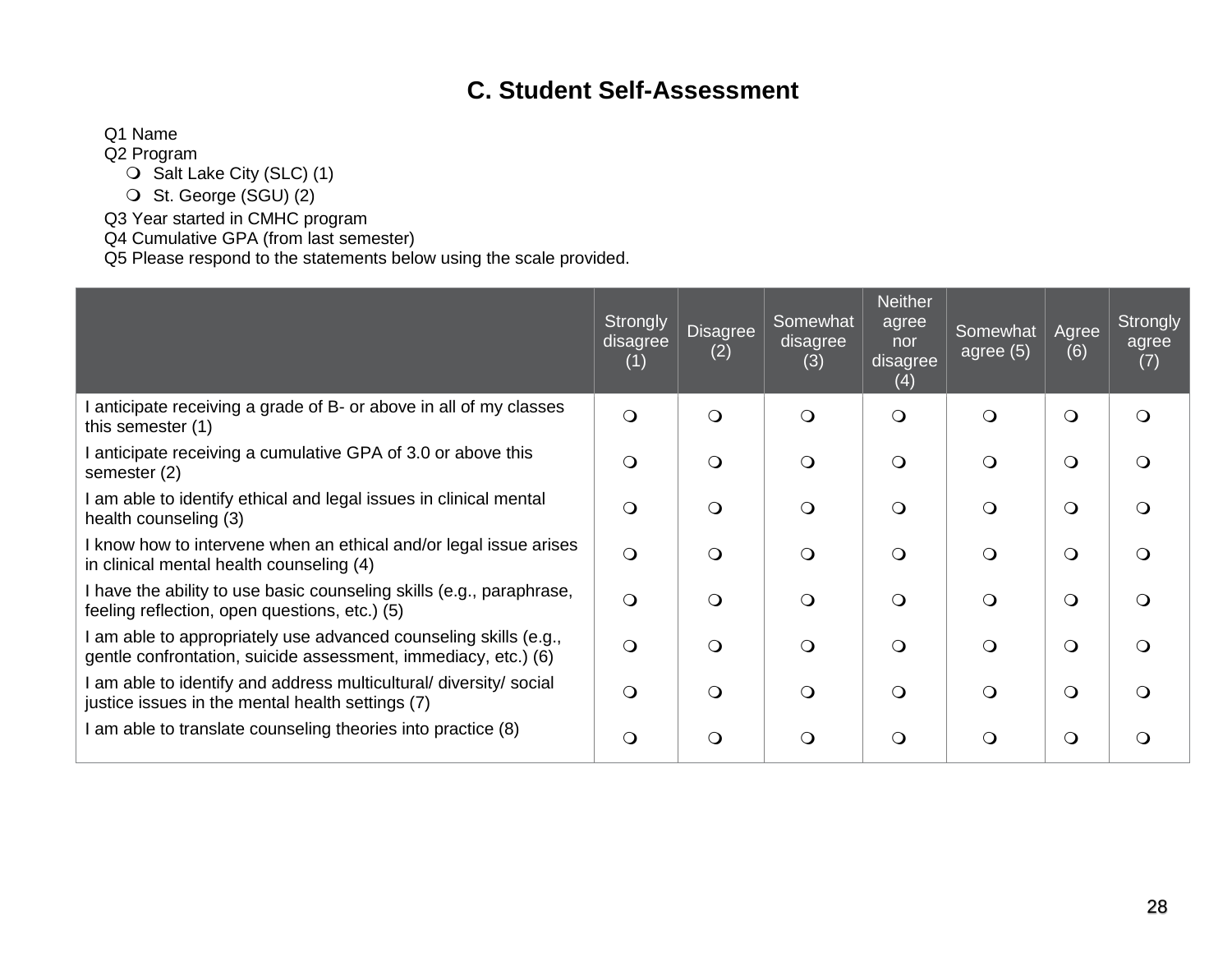| I am able to establish and maintain mature and effective<br>relationships with clients, students,<br>faculty, staff, and other professionals across contexts (9) | $\Omega$ | O |           | Ω |  |
|------------------------------------------------------------------------------------------------------------------------------------------------------------------|----------|---|-----------|---|--|
| I am able to recognize how my values, attitudes, beliefs,<br>emotions, behaviors, and experiences affect my perceptions of<br>and relationships with others (10) | $\Omega$ | ∩ |           | Ω |  |
| I am developing a clear professional identity as a clinical mental<br>health counselor (11)                                                                      | ∩        | ∩ | $\lambda$ | O |  |
| I display professionalism in the classroom and at my practicum or<br>internship site (12)                                                                        | $\Omega$ | ∩ |           | Ω |  |
| I engage in self-care practices to prevent counselor impairment<br>and burnout (13)                                                                              | O        | Q | (၂        | Q |  |
|                                                                                                                                                                  |          |   |           |   |  |

Q6: This year, I have been developing **leadership skills** in the following ways. (If you haven't had a chance to develop this skill yet, what are your goals for developing this skill next year?)

Q7: This year, I have been developing **collaboration skills** in the following ways. (If you haven't had a chance to develop this skill yet, what are your goals for developing this skill next year?)

Q8: This year, I have been developing **multicultural competence** in the following ways. (Remember, cultural competence can include knowledge, awareness, and skills). (If you haven't had a chance to develop this skill yet, what are your goals for developing this skill next year?)

Q9: This year, I have been developing **social justice advocacy skills** in the following ways. (If you haven't had a chance to develop this skill yet, what do you think about your role in social justice advocacy and how can you develop skills in this area next year?)

Q10: This year, I have been developing skills in **the use of data-driven (empirically supported) interventions** in the following ways. (What types of empirically supported interventions have you learned about or implemented this year?)

Q11: Please describe any teaching, mentoring, research, clinical, or advocacy/outreach activities you are doing outside of the CMHC program. Please also list any awards you have received this year.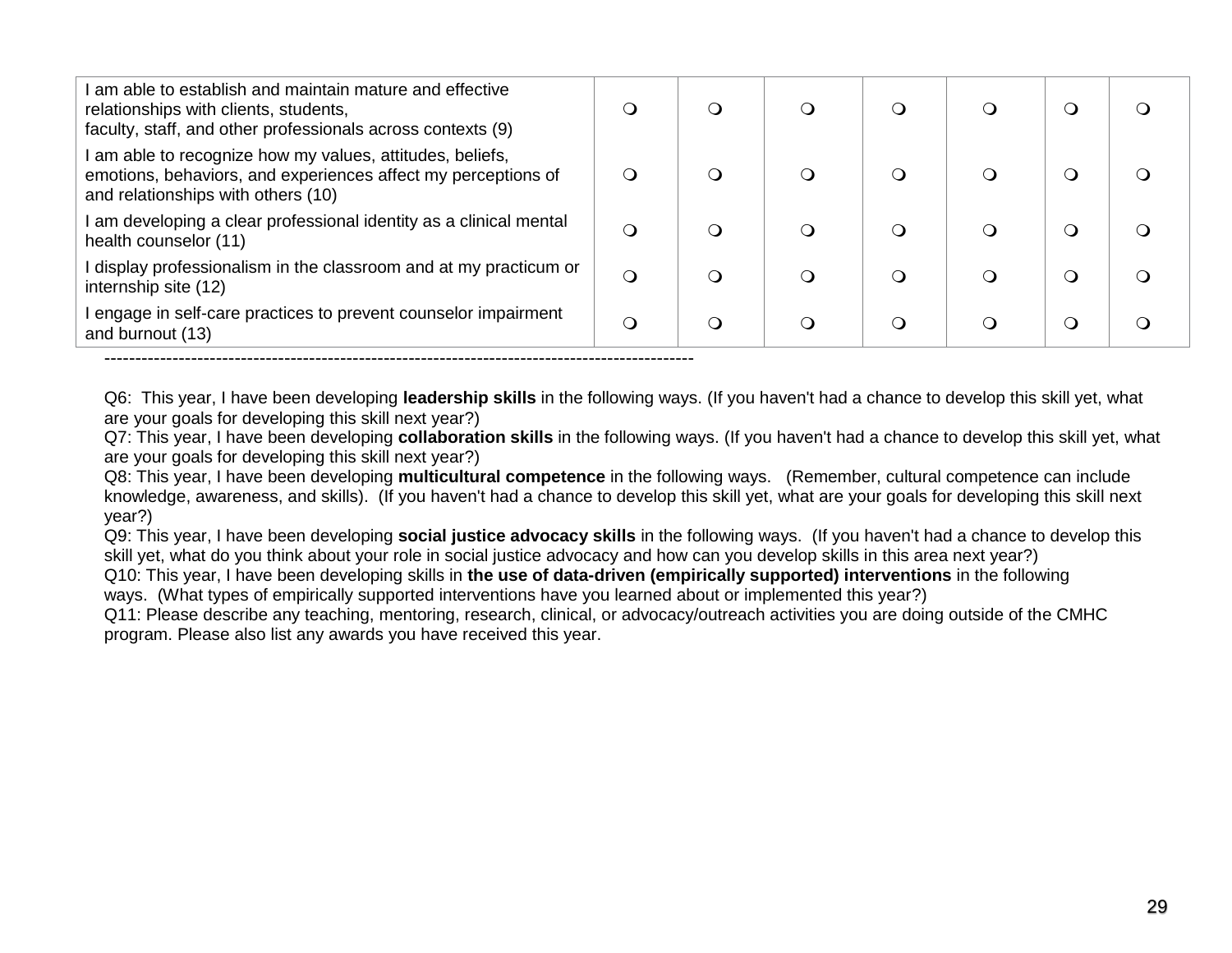## **D. CMHC Course Descriptions**

| <b>Course Number &amp; Title</b>              | <b>Course Description</b>                                                                                                                                                                                                                                                                                                                                                                                                                                                                                                                                                                                                                                                                                                                                                                                                                                        |
|-----------------------------------------------|------------------------------------------------------------------------------------------------------------------------------------------------------------------------------------------------------------------------------------------------------------------------------------------------------------------------------------------------------------------------------------------------------------------------------------------------------------------------------------------------------------------------------------------------------------------------------------------------------------------------------------------------------------------------------------------------------------------------------------------------------------------------------------------------------------------------------------------------------------------|
| ED PS 6010 Statistics                         | Provides a foundation in descriptive and inferential statistics, as well as a survey of the basics of research design.<br>Topics covered include graphing of data, percentiles, mean, median, mode, standard deviation, the standard normal<br>distribution, correlation, simple regression, probability, logic of hypothesis testing, z-tests, students'-ration, one and<br>two sample hypothesis tests, independent and correlated samples hypothesis tests, research design and planning,<br>reliability, instrument validity, internal validity, population generalizability, and a survey of various approaches to<br>research.                                                                                                                                                                                                                             |
| ED PS 6050 Lifespan                           | This course will provide students with a broad overview, critical discussion, and analysis of human developmental                                                                                                                                                                                                                                                                                                                                                                                                                                                                                                                                                                                                                                                                                                                                                |
| Development                                   | theories as they pertain to human development across the lifespan. The course will explore human development<br>through a topical approach. A variety of influential life span development theories will be examined across a variety<br>of topics, with the goal of providing a framework for comparing and contrasting various theories. This course will<br>consist of a combination of lectures, in-class discussions, and independent activities. The instructor reserves the<br>right to amend the syllabus as needed during the semester.                                                                                                                                                                                                                                                                                                                 |
| EDPS 5068/6068                                | Meets with EDPS 5068. This online course provides systematic training in the practice of meditation and explores                                                                                                                                                                                                                                                                                                                                                                                                                                                                                                                                                                                                                                                                                                                                                 |
| <b>Meditation and Stress</b>                  | scientific and traditional views of meditation.                                                                                                                                                                                                                                                                                                                                                                                                                                                                                                                                                                                                                                                                                                                                                                                                                  |
| Reduction                                     |                                                                                                                                                                                                                                                                                                                                                                                                                                                                                                                                                                                                                                                                                                                                                                                                                                                                  |
| ED PS 6200 Counseling<br><b>Theories</b>      | Counseling theories are the foundation upon which the work of counseling is built. This course is designed to provide<br>graduate students with an opportunity to gain knowledge in the major theories of counseling, and to familiarize<br>themselves with the client conceptualization and treatment techniques used in each of the theories. Students will<br>compare and contrast the major theories of counseling in terms of their founders, views of human nature, personality,<br>psychopathology, goals, therapeutic strategies, effectiveness, criticisms, multicultural applications, and future<br>directions. Using class lectures, discussion, experiential activities, readings, and demonstrations, students will begin<br>to develop their own theoretical orientation.                                                                         |
| ED PS 6210 Counseling<br><b>Skills</b>        | This course is designed for helpers from various disciplines and reflects five critical areas of skill development: (1)<br>interviewing and counseling skills, (2) multicultural counseling competence, (3) self-awareness, (4) giving and<br>receiving feedback, and (5) critical thinking and ethical judgment. Basic interviewing and counseling skills,<br>relationship skills, formulation of counseling objectives and modes of intervention. Pre-practicum experience to<br>prepare students to work with clients.                                                                                                                                                                                                                                                                                                                                        |
| ED PS 6250/7250 Family<br>& Couple Counseling | This course is designed as an introduction to the field of Family and Couples Therapy. Students who successfully<br>complete the course should be well versed in the basics of both the founding and contemporary theories of the<br>discipline. Further, students will be exposed to a number of clinical vignettes and case scenarios that demonstrate<br>the application of the theories in family and couple therapies. Systems theory guides the majority of what will be<br>presented in class. Through class readings, lectures, classroom discussion, and role plays, students will be able to<br>make a more informed decision as to whether or not family therapy is a field that holds potential for them in their own<br>professional pursuits. Additionally, students may derive some personal or family insights from the content of this<br>class |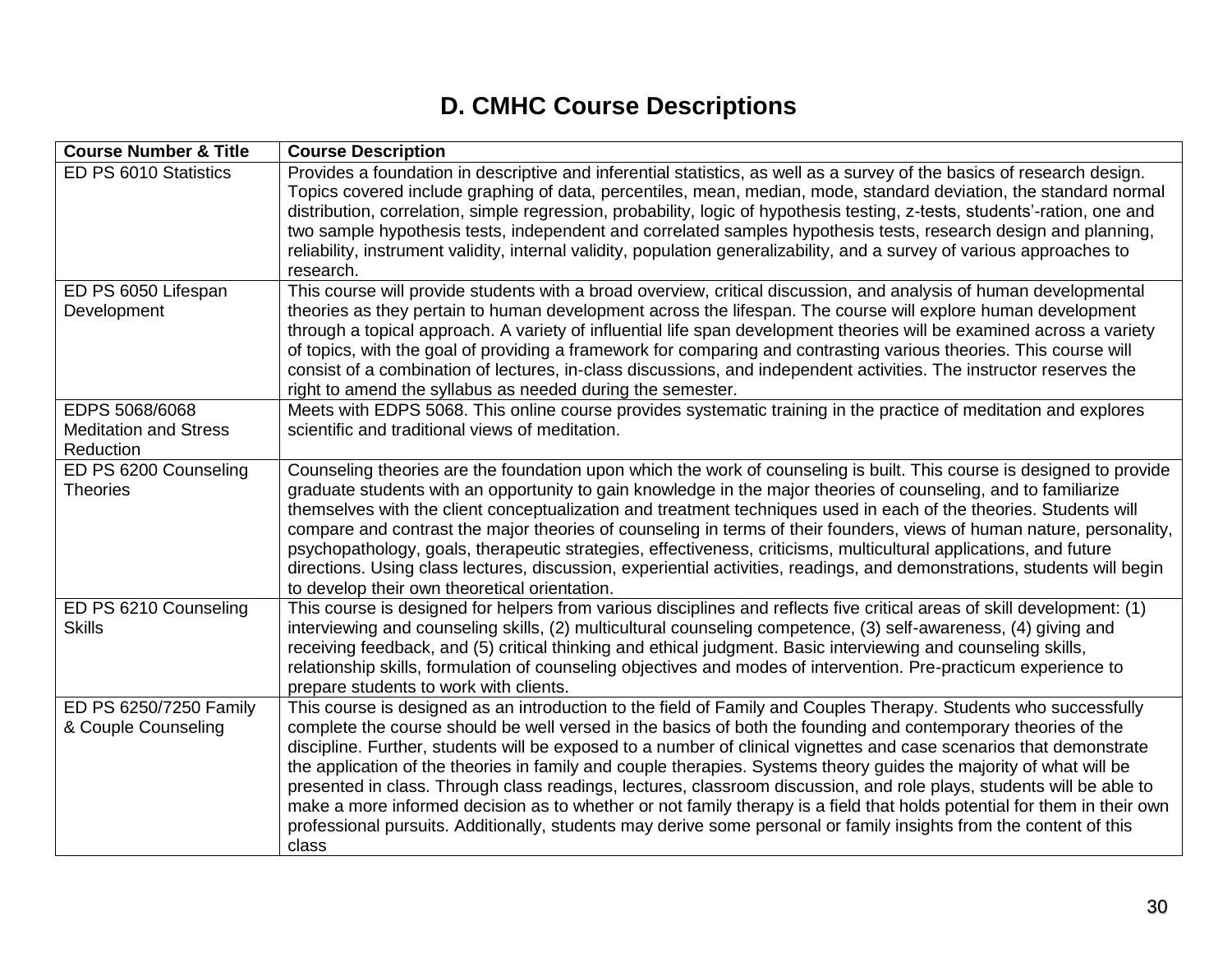| ED PS 6300 Measurement   | This course is an introduction to the fundamentals of psychological measurement. It will cover both quantitative and<br>non-quantitative measurement topics, although emphasis will be given to the quantitative topics. The non-<br>quantitative topics include types of tests and their uses, controversies of appropriate and inappropriate test use, and<br>ethical/social issues of testing. The quantitative topics include commonly used scoring scales and their interpretation,<br>approaches to investigating test validity, and methodology for estimating test reliability. Representative tests of<br>intellectual ability, personality, and vocational interests will be examined to illustrate points covered within these topic<br>areas.                                                                                                                                                                                                                                                                                                                      |
|--------------------------|--------------------------------------------------------------------------------------------------------------------------------------------------------------------------------------------------------------------------------------------------------------------------------------------------------------------------------------------------------------------------------------------------------------------------------------------------------------------------------------------------------------------------------------------------------------------------------------------------------------------------------------------------------------------------------------------------------------------------------------------------------------------------------------------------------------------------------------------------------------------------------------------------------------------------------------------------------------------------------------------------------------------------------------------------------------------------------|
| ED PS 6330 Career        | This course will provide an overview of major theories of career development, choice, and adjustment and their                                                                                                                                                                                                                                                                                                                                                                                                                                                                                                                                                                                                                                                                                                                                                                                                                                                                                                                                                                 |
| Development              | application in career counseling. Topics include career assessment, psychological meaning of work, sources of<br>career information, interview techniques, and career development interventions. Current research questions,<br>methods, and results derived from major career theories also will be explored.                                                                                                                                                                                                                                                                                                                                                                                                                                                                                                                                                                                                                                                                                                                                                                 |
| ED PS 6340 Substance     | This course is designed to provide an introduction and overview of the current theory, practice, and research related                                                                                                                                                                                                                                                                                                                                                                                                                                                                                                                                                                                                                                                                                                                                                                                                                                                                                                                                                          |
| Abuse                    | to substance abuse counseling. Emphasis is placed on developing awareness and knowledge of the specific issues<br>related to substance abuse counseling as compared to other areas of counseling. Additional course objectives<br>include awareness of the professional and ethical issues related to substance abuse counseling, discussion of<br>practical approaches in various prevention and treatment settings (e.g. schools, clinics, community, etc.), as well as<br>interventions that are appropriate and relevant in a multicultural society.                                                                                                                                                                                                                                                                                                                                                                                                                                                                                                                       |
| ED PS 6350 Group         | This course is designed as an introduction to the use of groups in counseling practice. The purpose of this course is                                                                                                                                                                                                                                                                                                                                                                                                                                                                                                                                                                                                                                                                                                                                                                                                                                                                                                                                                          |
| Counseling               | to provide counseling students with a foundational understanding of the knowledge and skills required to facilitate<br>group therapy utilizing various theoretical orientations, techniques, and strategies. This course provides an<br>opportunity for experiential learning in a group setting and is intended to help students explore group techniques and<br>group dynamics in a supportive, non-evaluative environment. Issues of diversity, in all of its forms, will be integrated<br>and discussed throughout this course in order to promote culturally relevant and sensitive group counseling<br>interventions.                                                                                                                                                                                                                                                                                                                                                                                                                                                    |
| ED PS 6360 Multicultural | This course will broadly examine several aspects of cultural diversity represented in the U.S.                                                                                                                                                                                                                                                                                                                                                                                                                                                                                                                                                                                                                                                                                                                                                                                                                                                                                                                                                                                 |
| Counseling               | Specifically, the course will explore aspects of various cultural experiences (i.e., race/ethnicity, class status,<br>sexual/affectional orientation, gender, and religion) as they impinge upon the client, counselor, and the counseling<br>relationship as well as how they relate to counseling theories and research. We will incorporate various sources of<br>knowledge and content to provide a comprehensive perspective on the multiple layers of cultural diversity<br>represented in the U.S. These sources include readings, class discussions, video presentations and experiential<br>activities, and process groups. The course will provide a balance between increasing your awareness of various<br>cultural groups' unique experiences and identifying your own strengths and biases related to working with those from<br>different cultural groups. Lastly, this course will provide you with a solid base of awareness and knowledge in order<br>to provide a foundation for your development as a multicultural<br>oriented counselor or psychologist. |
| ED PS 6361 Advanced      | This course will broadly examine several aspects of cultural diversity represented in the                                                                                                                                                                                                                                                                                                                                                                                                                                                                                                                                                                                                                                                                                                                                                                                                                                                                                                                                                                                      |
| <b>Multicultural Lab</b> | U.S. Specifically, the course will explore aspects of various cultural experiences (i.e., race/ethnicity, class status,<br>sexual/affectional orientation, gender, and religion) as they impinge upon the client, counselor, and the counseling                                                                                                                                                                                                                                                                                                                                                                                                                                                                                                                                                                                                                                                                                                                                                                                                                                |
|                          |                                                                                                                                                                                                                                                                                                                                                                                                                                                                                                                                                                                                                                                                                                                                                                                                                                                                                                                                                                                                                                                                                |
|                          | relationship as well as how they relate to counseling theories and research. We will incorporate various sources of<br>knowledge and content that were taught in ED PS 6360 to increase awareness and skills through process groups                                                                                                                                                                                                                                                                                                                                                                                                                                                                                                                                                                                                                                                                                                                                                                                                                                            |